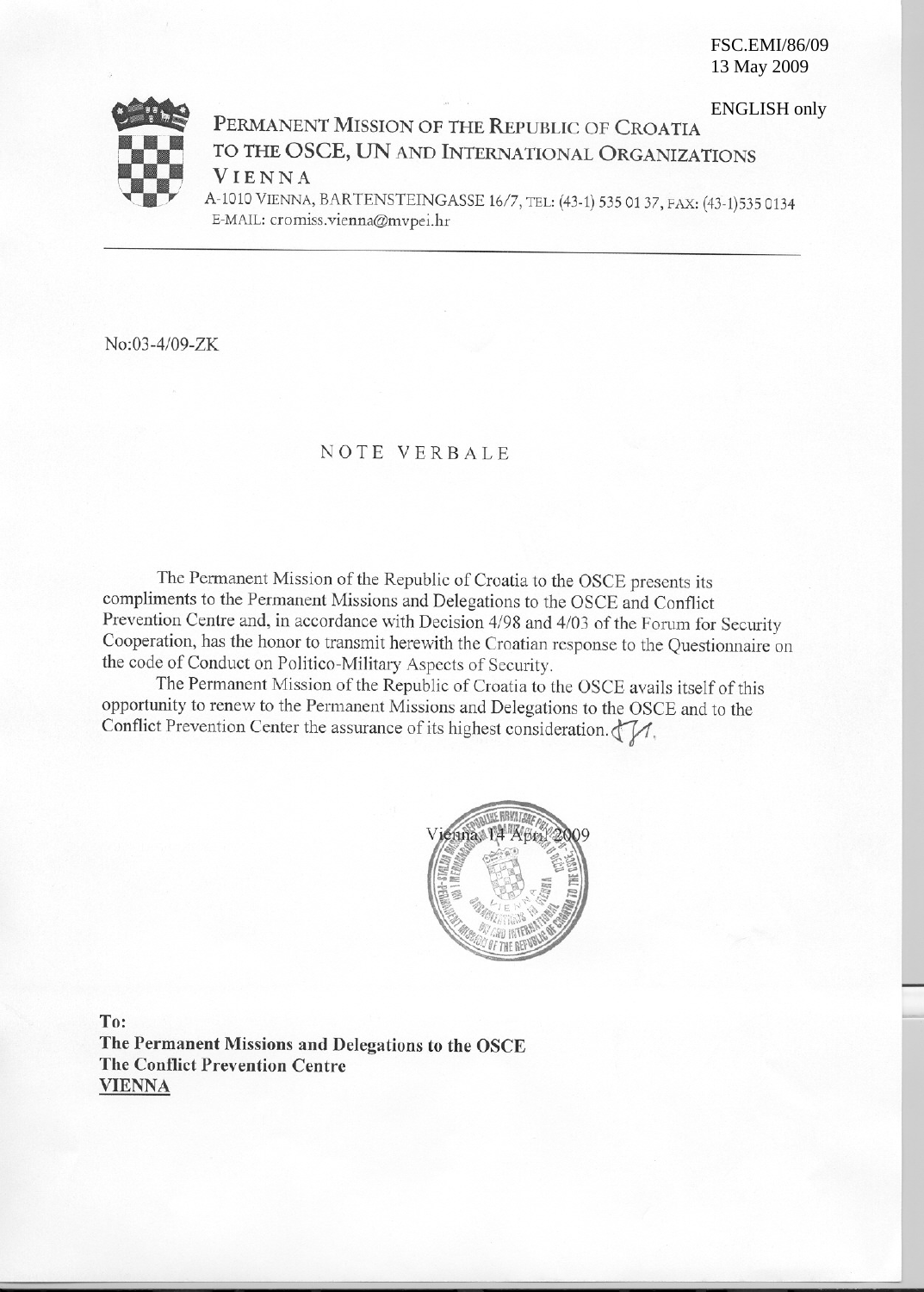*THE REPUBLIC OF CROATIA* 

*ANNUAL EXCHANGE OF INFORMATION ON THE CODE OF CONDUCT ON POLITICO - MILITARY ASPECTS OF SECURITY* 

*Zagreb, April 2008*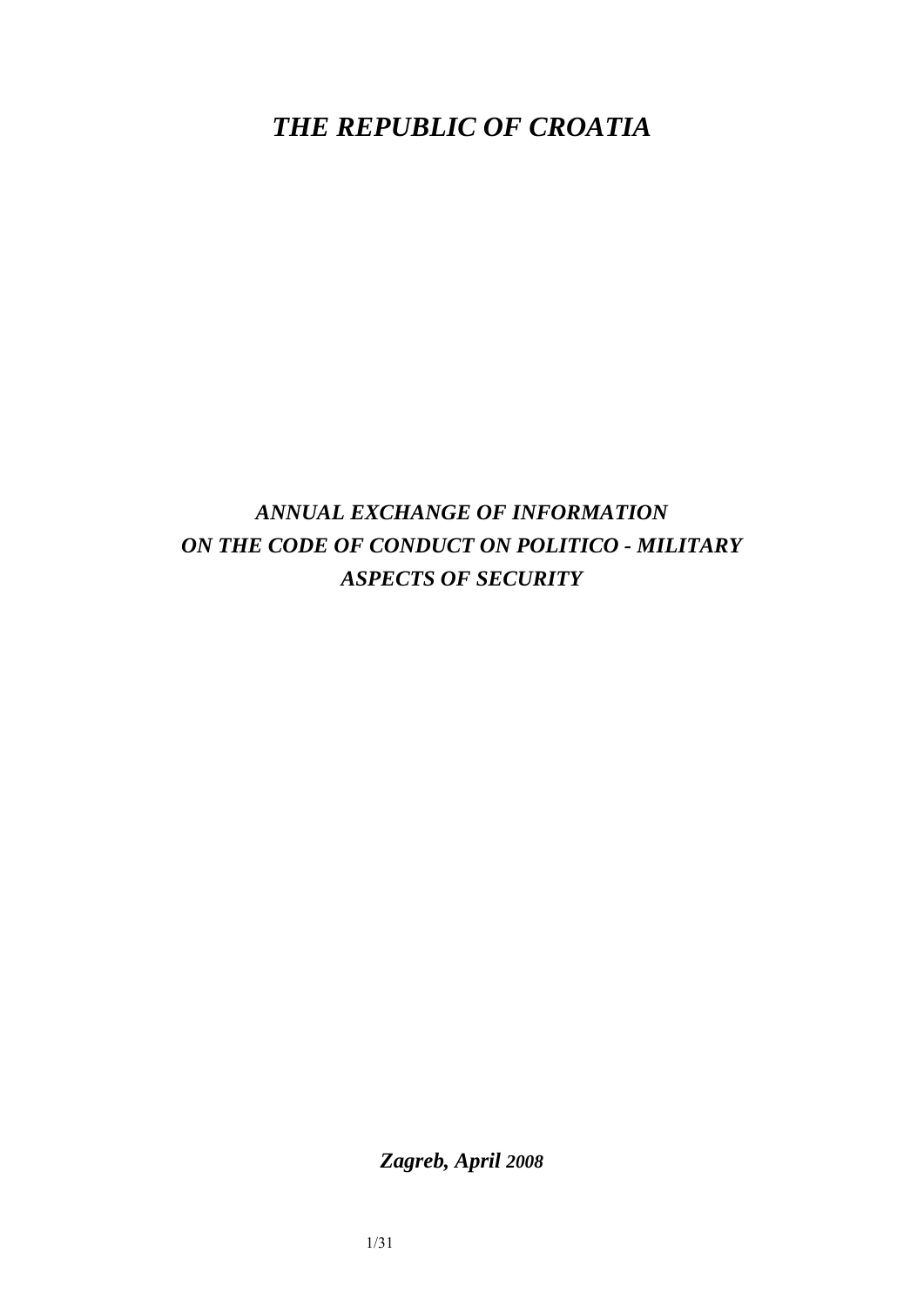**1. Appropriate measures to prevent and combat terrorism, in particular participation in international agreements to that end. (Paragraph 6)**

**(a) List of international agreements, including all United Nations conventions and protocols related to terrorism, to which the participating State is party;** 

**(b) Accession to and participation in other multilateral and bilateral agreements or measures undertaken to prevent and combat terrorist activities** 

**(c) National measures, to include pertinent legislation, taken to implement the international agreements, conventions and protocols cited above:** 

**(d) Information on national efforts to prevent and combat terrorism, including appropriate information on legislation beyond United Nations convention and protocols (e.g. pertaining to financing of terrorist groups);** 

**(e) Roles and missions of armed forces and security forces in preventing and combating terrorism.** 

**- - -** 

**(a)** Regarding international agreements and conventions related to the fight against terrorism, it is necessary to emphasize that **the Republic of Croatia has ratified twelve (12) basic UN conventions and protocols related to the suppression of terrorism**, whereas the ratification of the 13th International Convention for the Suppression of Acts of Nuclear Terrorism is expected to be completed in the first half of this year.

Current status of the ratified UN conventions and protocols is available at:

**http://www.osce.org/documents/atu/2006/11/17123\_en.pdf** 

**The Republic of Croatia is a party to a wide range of international agreements within the Council of Europe framework that in a broader sense relate to terrorism (along with other forms of criminal issues). Most notably, it is expected that by the end of this year the Republic of Croatia will complete the ratification procedure for the Council of Europe's Convention on the Prevention of Terrorism.** 

Current status of the ratified Council of Europe's conventions and protocols is available at: **http://conventions.coe.int/Treaty/Commun/ChercheMembres.asp?CM=3&CL=ENG** 

Enhancing international cooperation within the framework of international institutions and geopolitical alliances, the Republic of Croatia actively participates in the world struggle against terrorism, through active cooperation within regional initiatives (SEDM, Quadrilateral Initiative, SEI, SECI, SEECP) as well as through the implementation of other international conventions and protocols on the prohibition of particular kinds of weapons, of which the Republic of Croatia is also a signatory, including:

1) Convention on Prohibition of Use, Stockpiling, Production and Transport of anti-Personnel Mines, and on their Destruction, dated  $4^{th}$  December 1997 – ratified  $24^{th}$  April 1998;

2) Convention on Prohibition and Restriction of Use of Particular Conventional Weapons with Excessive Traumatic Effect or Influence, Regardless of the Aim from 10<sup>th</sup> October 1980 that came into force on  $2<sup>nd</sup>$  December, 1983, and the five Protocols to the Convention – the Protocol on Undiscovered Fragments (Protocol I) from 1980, the Protocol on Prohibition or restriction of the Use of Landmines, Booby Traps or other Instruments (Protocol II) from 1980, the Protocol on Prohibition or Restriction of the Use of Inflammable Weapons (Protocol III) from 1980, Amended Protocol II from 1996 and the Supplementary Protocol IV on Blinding Laser Weapons from 1995; Amendment to Article 1 of the 2001 Convention and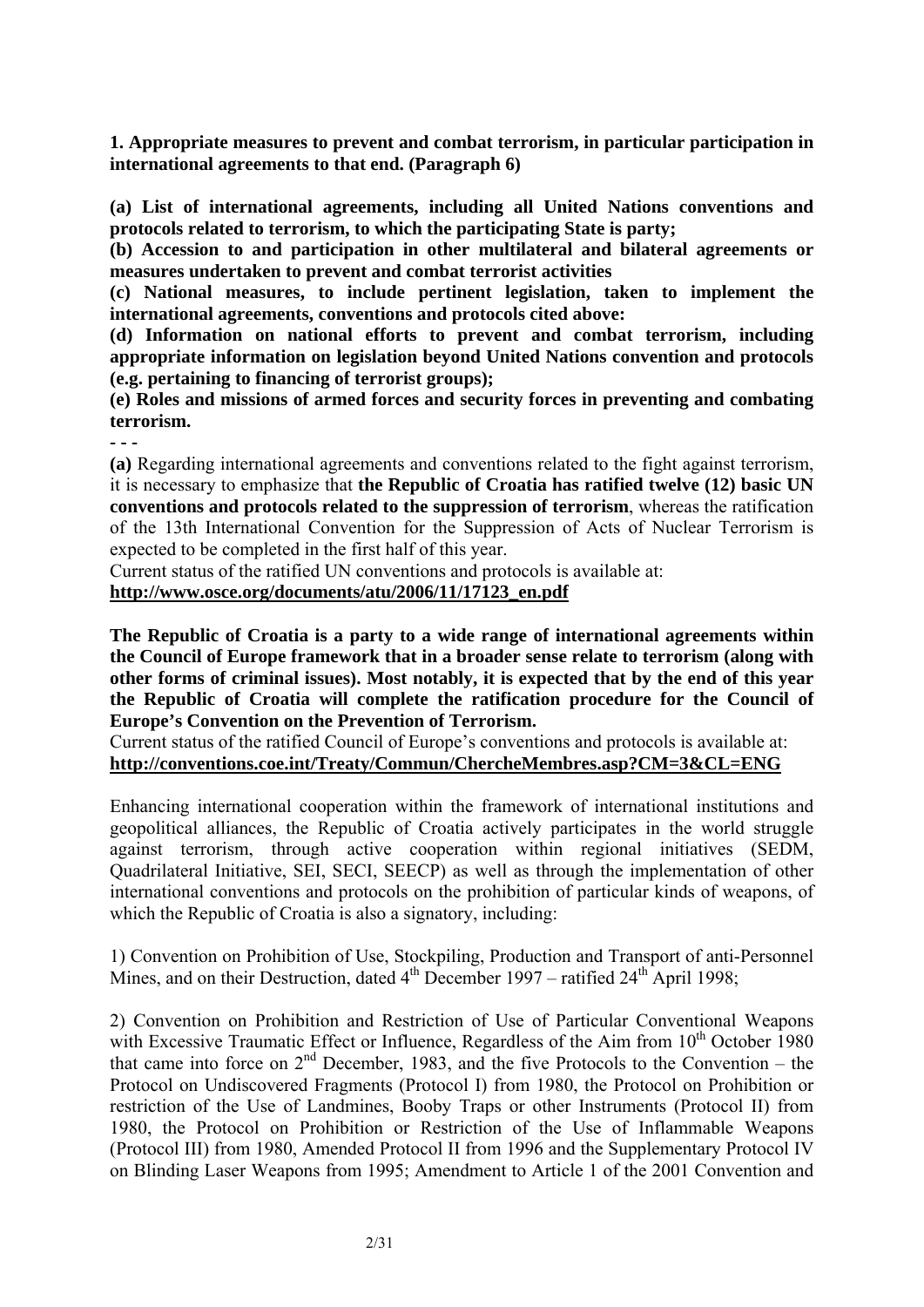the 2003 Protocol on Explosive Remnants of War (Protocol V), (NN-MU 11/2004), entered into force for Croatia on 12.11.2006 (NN-MU 5/2006)

3) Convention on the Prohibition of the Development, Production, Stockpiling and Use of Chemical Weapons and on their Destruction from 1993;

4) Convention on the Prohibition of the Development, Production and Stockpiling of Bacteriological (Biological) and Toxin Weapons and on Their Destruction.

5) Protocol additional to the Geneva Conventions of 12 August 1949, and relating to the Adoption of an Additional Distinctive Emblem (Protocol III)- ratified by Croatian Parliament on 30 March 2007; entered into force for Croatia on 13 December 2007 (NN MU 7/07 of 20 July 2007)

6) 1925 Geneva Protocol (Protocol for the Prohibition of the Use of Asphyxiating, Poisonous or Other Gases, and of Bacteriological Methods of Warfare) (NN MU 7/06 of 21.7.2006), ratified by Croatian Parliament on 30 June 2006; entered into force for Croatia on 18 December 2006 (NN MU 1/07 of 12.01.2007)

7) Protocol Against the Illicit Manufacturing of and Trafficking in Firearms, Their Parts and Components and Ammunition, Supplementing the United Nations Convention against Transnational Organized Crime, ratified 10 November 2004

8) Treaty on the Non-Proliferation of Nuclear Weapons (NPT);

9) Convention of the Physical Protection of Nuclear Materials (CPPNM) together with its amendments;

10) International Convention for the Suppression of Acts of Nuclear Terrorism, ratified by Croatian Parliament on 30 March 2007; entered into force for Croatia on 07 July 2007 (NN MU 9/07 of 31 October 2007)

The Republic of Croatia was one of the countries signatories to the Convention on cluster munitions in Oslo, 3 December 2008 and the Convention is now in the process of ratification by Croatian Parliament.

## **The Republic of Croatia is state party to the following conventions:**

- **-** European Convention on the Suppression of Terrorism, Strasbourg, 27 January 1977, the republic of Croatia signed it on the 07 November 2001 (NN MU 12/02 and 02/03);
- **-** Protocol on amendments to European Convention on the Suppression of Terrorism, Strasbourg, 15 May 2003 (NN MU 03/05);
- **-** International Convention for the Prevention of the Financing of Terrorism, adopted by res. No. 54/109 of UN General Assembly on 09 December 1999, the Republic of Croatia signed it on 11 November 2001. (NN MU 03/05)
- **-** the Treaty Banning Nuclear Weapon Tests in the Atmosphere, in Outer Space and Under Water, Moscow, 05 August 1963 (SL FNRJ 11/63; NN MU 4/94 – note on succession);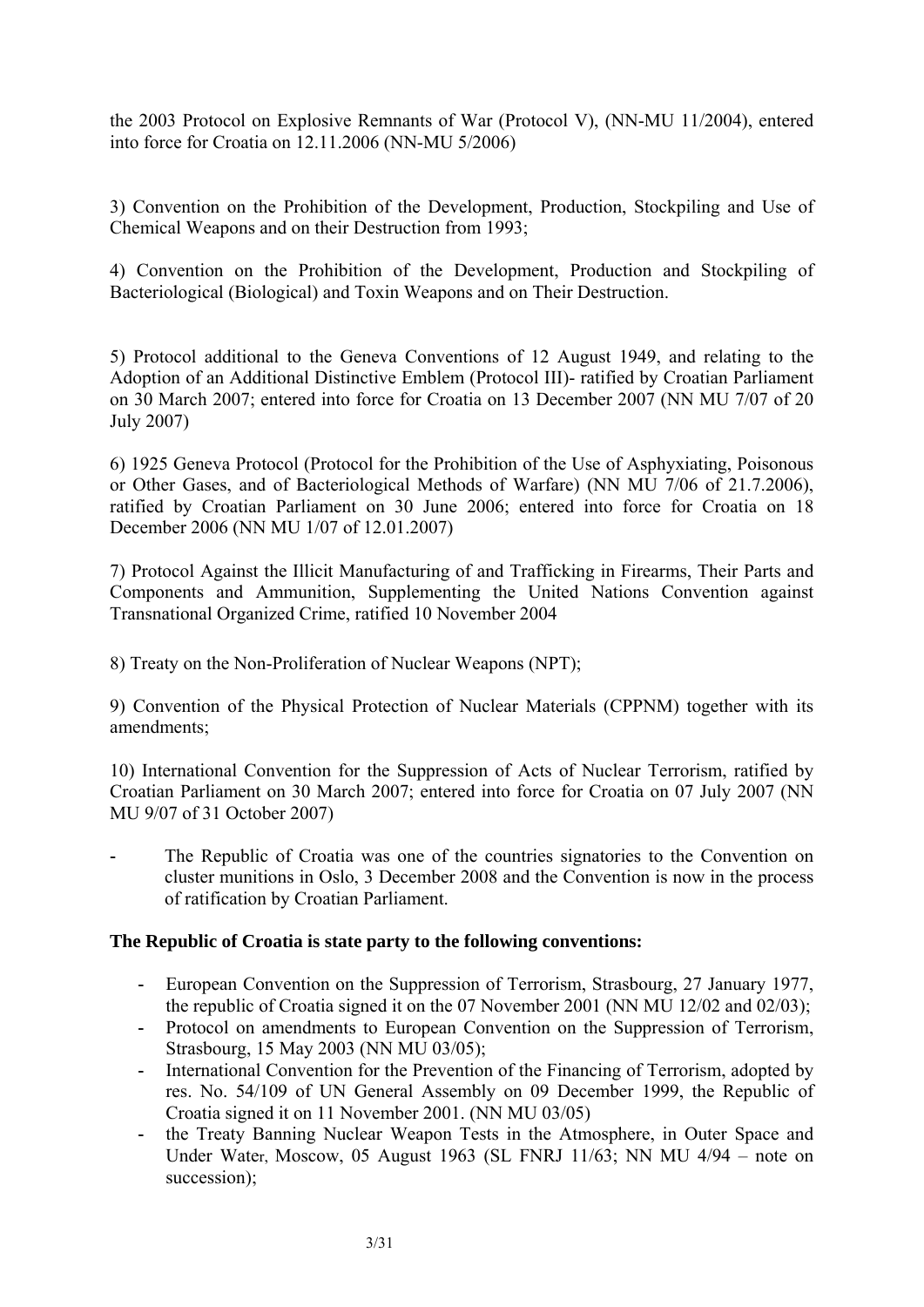- **-** the Treaty on the Prohibition of the Emplacement of Nuclear Weapons and Other Weapons of Mass Destruction on the Sea-Bed and the Ocean Floor and in the Subsoil Thereof, Washington, London, Moscow, 11 February 1971 (Sl. SFRJ 33/73; NN MU 4/94 – note on succession)
- **-** Convention on the Marking of Plastic Explosives for the Purpose of Detection, Montreal, 01 March 1991 (NN MU 11/04 and NN MU 03/05)
- **-** Convention on Nuclear Safety, Vienna, 17 June 1994, the Republic of Croatia signed it on 10 April 1995 (NN MU 13/95) and
- **-** Comprehensive Nuclear Test Ban Treaty, New York 24 September 1996, the Republic of Croatia signed it in September 1996 and is state party as of 2001 (NN MU 1/01)

## **The Republic of Croatia is state party to the following export control regimes:**

- 1) The Nuclear Suppliers Group
- 2) The Zangger Committee
- 3) The Australia Group
- 4) The Wassenaar Arrangement

# **The Republic of Croatia has applied to the export control regime:**

**-** The Missile Technology Control Regime

## **Additional efforts:**

- $\triangleright$  Croatia signed a Protocol Additional with the International Atomic Energy Agency for the Application of Safeguards in connection with the Treaty on the Non-Proliferation of Nuclear Weapons.
- $\triangleright$  The Republic of Croatia signed the Agreement between the Government of the Republic of Croatia and the Government of the United States of America of Cooperation on the prohibition of Weapons of Mass Destruction and promotion of defence and military relations, Zagreb, 04 February 2003., ratified by the Croatian Parliament on 13 June 2003 (NN MU 12/03)
- ¾ Croatia actively supports the Proliferation Security Initiative. Proliferation Security Initiative Shipboarding Agreement between Croatian Government and US Government, Washington, 01 June 2005, ratified by Croatian Parliament on 2 February 2007. (NN MU 2/2007 of 28 February 07)
- $\triangleright$  As a supporter of the Proliferation Security Initiative on cooperation in the field of prevention of proliferation of the weapons for mass destruction by sea, to date, the Republic of Croatia has participated in several joint exercises.
- $\triangleright$  Croatia has given support to the activities of the Global Initiative to Combat Nuclear Terrorism, and it actively participates in its activities.

 **(b)** In addition to previous reports, in order to improve international cooperation in the field of suppression of organised crime, drugs and terrorism, the Republic of Croatia has so far signed 28 bilateral agreements with other countries and international organisations. Bilateral agreements were signed with all the neighbouring countries, and there are another 17 bilateral agreements in the pipeline and/or about to be signed: the Czech Republic, India, Sri Lanka, Italy, Hungary, Bulgaria, the former Yugoslav Republic of Macedonia, Albania, Slovenia,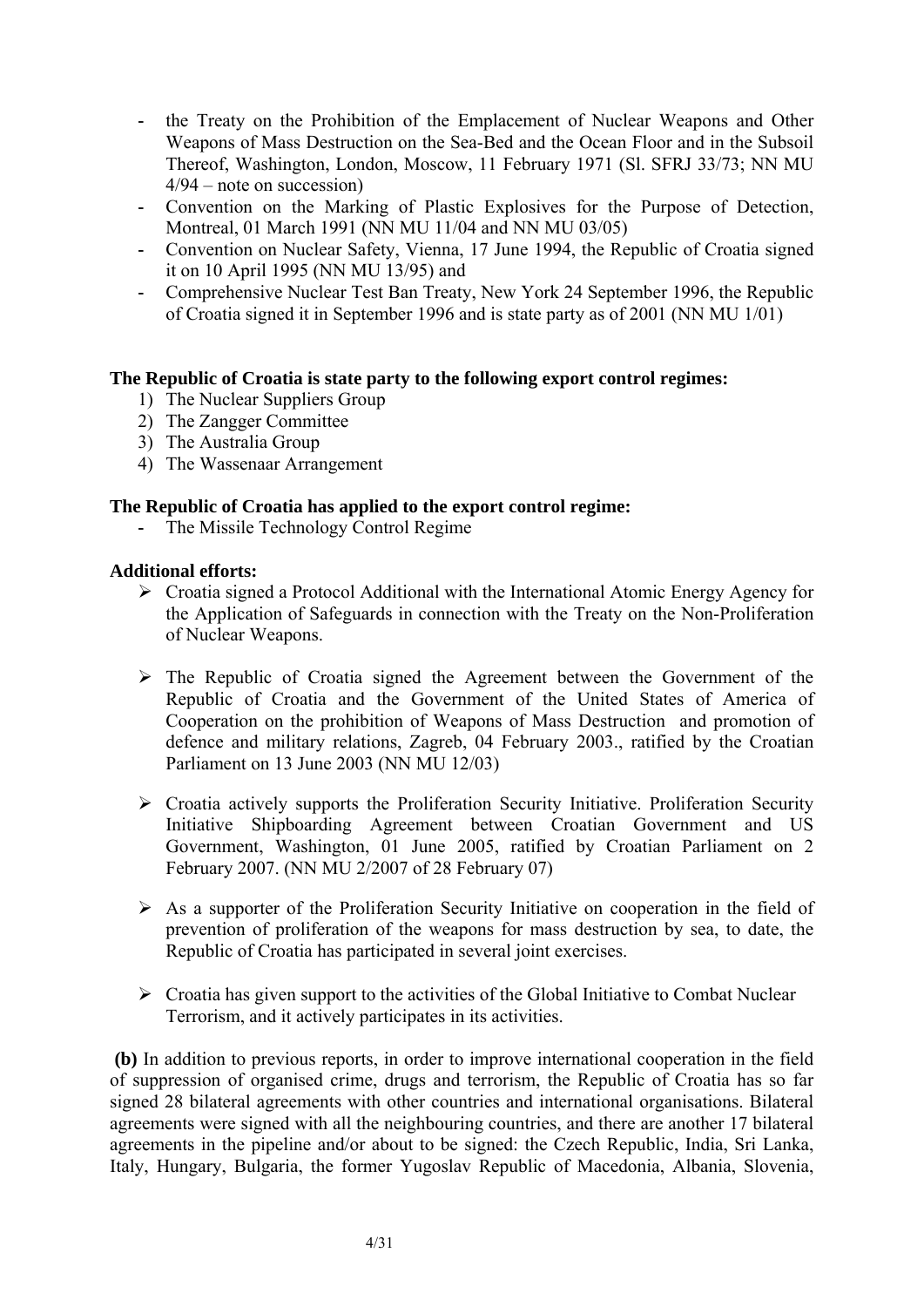Poland, Ukraine, Turkey, Free State of Bavaria, Greece, China, Baden-Württemberg, Slovakia, Romania, Southeast European Cooperative Initiative - SECI, Chile, Latvia, Serbia Bosnia and Herzegovina, United Kingdom, Belgium, Egypt, Sweden, and Montenegro

**(c)** Activities undertaken by competent bodies of the Republic of Croatia with the purpose of eliminating the danger of terrorist activities are in line with the political and legal framework of the Republic of Croatia including all legal norms prescribed by international conventions. International treaties pertaining to the suppression of terrorism, to which the Republic of Croatia is a party, form part of the Croatian legal system. Pursuant to article 140 of the Constitution of the Republic of Croatia "International agreements concluded and ratified in accordance with the Constitution and made public, and which are in force, shall be part of the internal legal order of the Republic of Croatia and shall be above law in terms of legal effects."

Croatian Penal Code incriminates numerous criminal acts of international terrorism, including: international terrorism (Art. 169 PC), jeopardising the security of persons under international protection (Art. 170 PC), taking hostages (Art. 171 PC), misuse of nuclear substances (Art. 172 PC), airplane or ship hijacking (Art. 179 PC) and endangering the security of international air traffic and air-flights (Art. 181 PC), associating for the purposes of committing criminal acts against values protected by international law (Art. 187 PC), preparation of criminal acts against values protected by international law (Art. 187a PC) and subsequent aid to perpetrator of the criminal act against values protected by international law (Art. 187b PC) etc.

For the purpose of combating terrorism the Republic of Croatia applies a broad scope of legislation covering different forms of criminal activities (organised crime, corruption, money laundering, trafficking in narcotics, arms, human beings etc.). A general description of Croatian legal framework is available at:

http://www.coe.int/t/e/legal\_affairs/legal\_co%2Doperation/fight\_against\_terrorism/4\_theme\_f iles/apologie\_-\_incitement/CODEXTER%20Profiles%20(2008)%20Croatia%20E.pdf

**(d)** The Interagency Working Group for Suppression of Terrorism is the Government's main body responsible for coordinating national mechanisms for the implementation of UN Security Council resolutions 1267, 1373 and 1566 and other important documents in the domain of the UN, the EU, NATO, the OSCE, and the Council of Europe.

In the Law on Coast Guard, passed by Croatian Parliament at the session on 03 October 2007 (NN 109/07 24 October 2007), in Chapter IV, the Republic of Croatia regulates the scope of work and assignments of the Coast Guard in the "Suppression and Prohibition of Terrorism, International Organized Crime and Proliferation of the Weapons for Mass Destruction", and in Chapter V "Suppression of Piracy and Other Forms of Open Seas Usage for Non-peaceful Purposes".

The close link between terrorism and other forms of criminal activities has always been in the focus of all counter-terrorism strategies and effective measures. Since the main prerequisite for the preparation of terrorist actions is the accumulation of financial means, it is obvious why it must be dealt with the outmost vigorousness and resolve. To this end, a careful consideration must also be given to the full protection of human rights, especially to the right of personal privacy. For this reason, the Republic of Croatia attaches great importance to the legal basis for the prevention of financing terrorism, which, in addition to being contained in several international agreements, is also contained in the Penal Code, the Act on Prevention of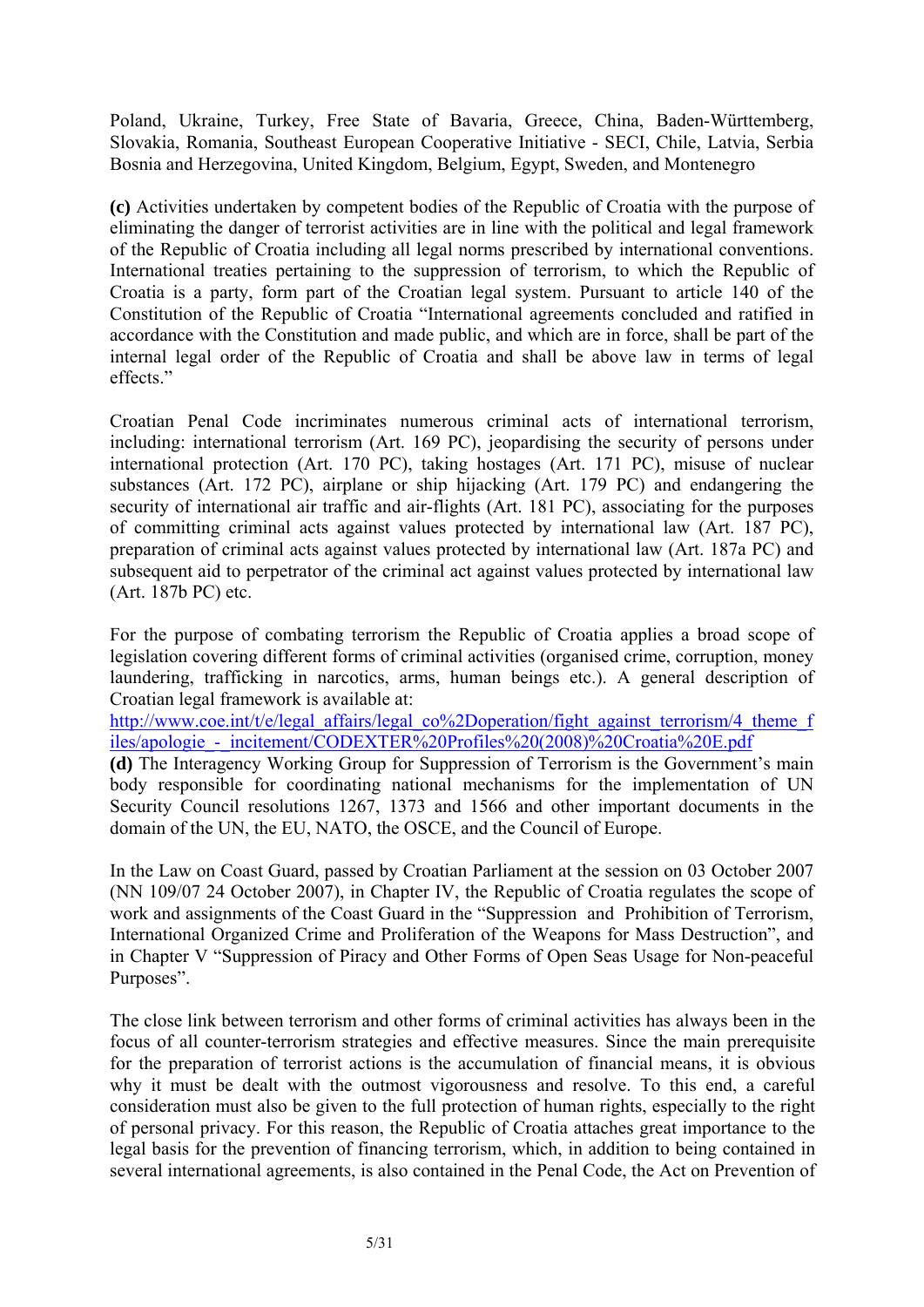Money Laundering, the Banking Act, the National Payment System Act, the Foreign Exchange Act, and the Law on Seizure.

The supervision over the transactions pursuant to the Foreign Exchange Act is exercised by the Croatian National Bank and the Ministry of Finance – Foreign Exchange Inspectorate and Customs Administration. The Croatian National Bank supervises banks and the Foreign Exchange Inspectorate supervises exchange offices. Supervisory bodies exchange information needed in the process of supervision and inform each other of any irregularities found in the course of supervision, provided such findings are relevant to the work of the other supervisory body.

In December 1997, the Anti Money Laundering Department (AMLD) was established within Ministry of Finance, as an independent administrative and analytical body authorised for receiving information on financial transaction from obligated entities, relevant state authorities - supervisory authorities within the Ministry of Finance (Financial Police, Customs, Tax Department, Supervision of Foreign Transactions Department), the Ministry of Interior, and appropriate authorities and organisations, as well as to international organisations responsible for preventing money laundering.

The AMLD analyses data and gathers additional information on transactions, physical and legal entities from internal and external databases. In case of suspected money laundering, AMLD submits the information on the suspicious transaction to the State Prosecutor's Office, the Financial Police and the Ministry of the Interior, who then take measures necessary to reveal the criminal offence from which illicit money is derived (predicate offences), and the criminal offence to cover up the illegally gained money itself.

Within the framework of international cooperation in the field of global prevention of money laundering, the Republic of Croatia has actively participated in the work of the Egmont Working Group as a Croatian Financial Intelligence Unit (FIU) since June of 1998.

Certain international standards pertaining to the prevention, uncovering and punishing money laundering are incorporated in the Croatian law (UN Convention against Illicit Trafficking in Narcotic Drugs and Psychotropic Substances; Convention on Laundering, Search, Seizure and Confiscation of the Proceeds from Crime; the 40 Recommendations by F.A.T.F. (Financial Action Task Force); Council of Europe Directive on Prevention of the use of the Financial System for the Purpose of Money Laundering).

International police co-operation is defined in the Police Act, Criminal Proceedings Act, Criminal Code, Act on International Legal Assistance in Criminal Matters, as well as in bilateral agreements concluded with 29 states. A total of 23 bilateral treaties and 8 other international acts has thus been signed; with two states – Bulgaria and Slovakia – both a bilateral treaty and an international act have been concluded, mutually complementary and constituting a single legal instrument.

The Republic of Croatia also entered into agreements with the SECI Centre and the European Police Office (EUROPOL).

The Agreement on Security between the EU and the Republic of Croatia was signed on  $10<sup>th</sup>$ May 2006 and ratified on 1<sup>st</sup> November 2006.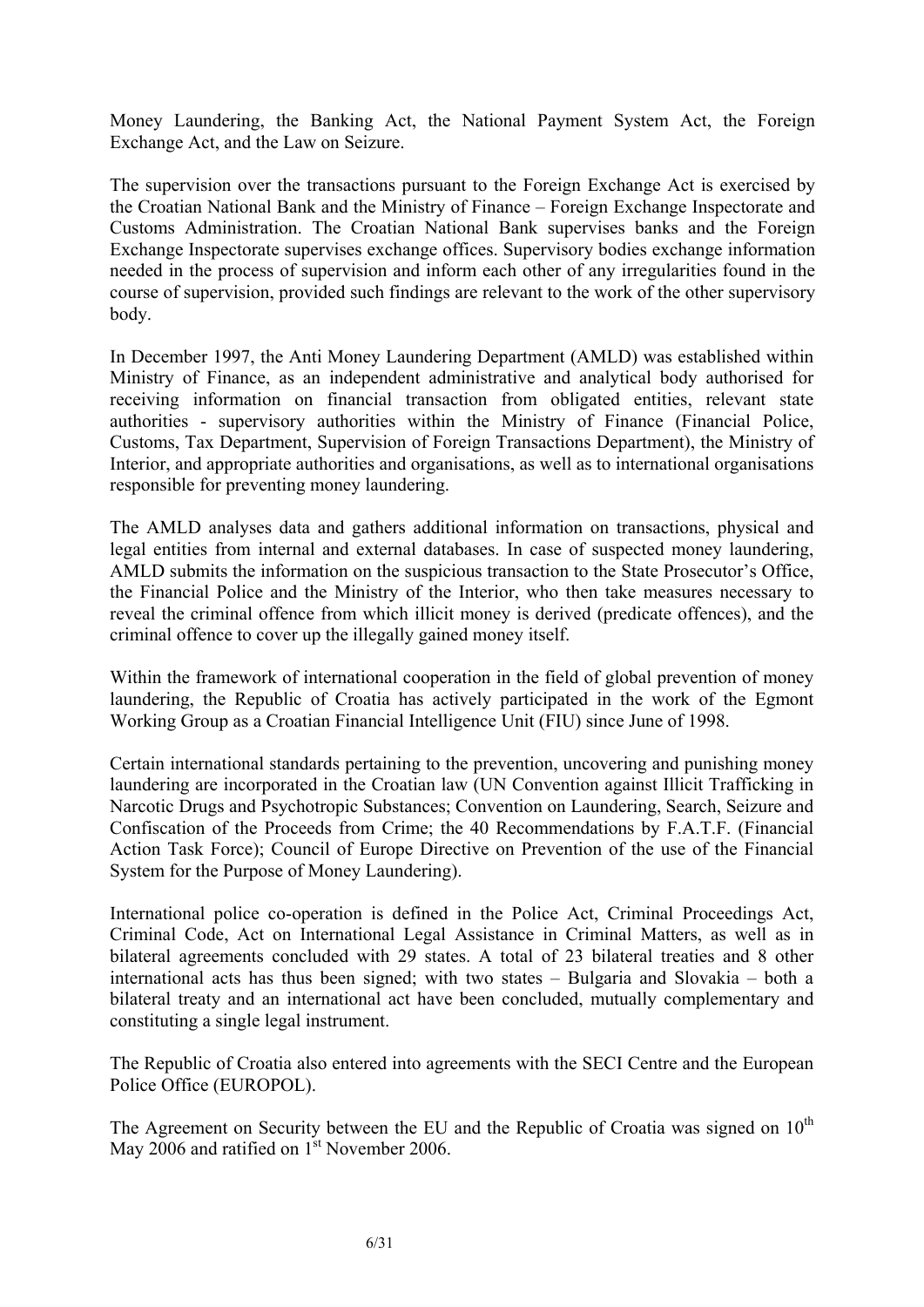## EXISTING BILATERAL AGREEMENTS ON POLICE COOPERATION

**1. Governmental Treaties** - The Government of the Republic of Croatia concluded **26** bilateral treaties on police co-operation: with Albania, Austria**,** Belgium, Bosnia-Herzegovina, Bulgaria, Czech Republic, Chile, Egypt, France**,** Greece, India, Italy, Kazakhstan**,** Latvia, Hungary, Macedonia, Moldova, Romania, Slovakia, Slovenia, Serbia-Montenegro, Sri Lanka, Sweden, Turkey, Great Britain, Ukraine

- Agreement between the Republic of Croatia and the Republic of Austria on Police Cooperation, signed at Vienna on 14 November 2007
- Agreement between the Government of the Republic of Croatia and the Government of the Kingdom of Belgium on Co-operation in Police Matters, signed at Zagreb on 19 October 2004\*/ ratified and published in the OG/ IT No. 5/05/\*
- Agreement between the Government of the Republic of Croatia and the Council of Ministers of Bosnia and Herzegovina on co-operation in combating terrorism, illicit trafficking in narcotic drugs and drug abuse, as well as organised crime, signed at Sarajevo on 17 June 2002\*/ ratified and published in the OG/ IT No. 5/03/\*
- Agreement on co-operation between the Government of the Republic of Croatia and the Government of the Republic of Bulgaria in combating organised crime, illicit trafficking in narcotic drugs and psychotropic substances, and terrorism, signed at Sofia on 26 November 1996\*/ ratified and published in the OG/ IT No. 10/03/\*
- Agreement between the Government of the Republic of Croatia and the Government of the Czech Republic on co-operation in combating organised crime, illicit trafficking in narcotic drugs and psychotropic substances, terrorism as well as other kinds of dangerous criminal activities, signed at Prague on 30 November 1999\*/ ratified and published in the OG/ IT No. 08/01/\*
- Agreement on co-operation between the Government of the Republic of Croatia and the Government of the Republic of Chile in the prevention and control of abuse and illicit trafficking in narcotic drugs and psychotropic substances, signed at Santiago on 15 June 2001\*/ ratified and published in the OG/ IT No. 11/04/\*
- Agreement between the Government of the Republic of Croatia and the Government of the Arab Republic of Egypt on co-operation in combating organised crime, signed at Cairo on 22 November 2004\*/ \*/ ratified and published in the OG/ IT No. 5/05 /\*
- Agreement between the Government of the Republic of Croatia and the Government of the French Republic on Police Cooperation, signed at Paris on 10 October 2007
- Agreement between the Government of the Republic of Croatia and the Government of the Hellenic Republic on co-operation in combating illicit international trafficking in narcotic drugs and psychotropic substances, international terrorism and organised crime, signed at Athens on 23 November 1998.
- Agreement on co-operation between the Government of the Republic of Croatia and the Government of the Republic of India in combating illicit trafficking in narcotic drugs and psychotropic substances, international terrorism and organised crime, signed at New Delhi on 4 May 2001 \*/ ratified and published in the OG/ IT No. 2/2002/\*
- Agreement between the Government of the Republic of Croatia and the Government of the Italian Republic on co-operation in combating illicit trafficking in narcotic drugs and psychotropic substances, and organised crime, signed at Rome on 28 May 1993 \*/ ratified and published in the OG/ IT No. 13/93/\*
- Agreement between the Government of the Republic of Croatia and the Government of the Republic of Kazakhstan on the cooperation in suppressing organized crime,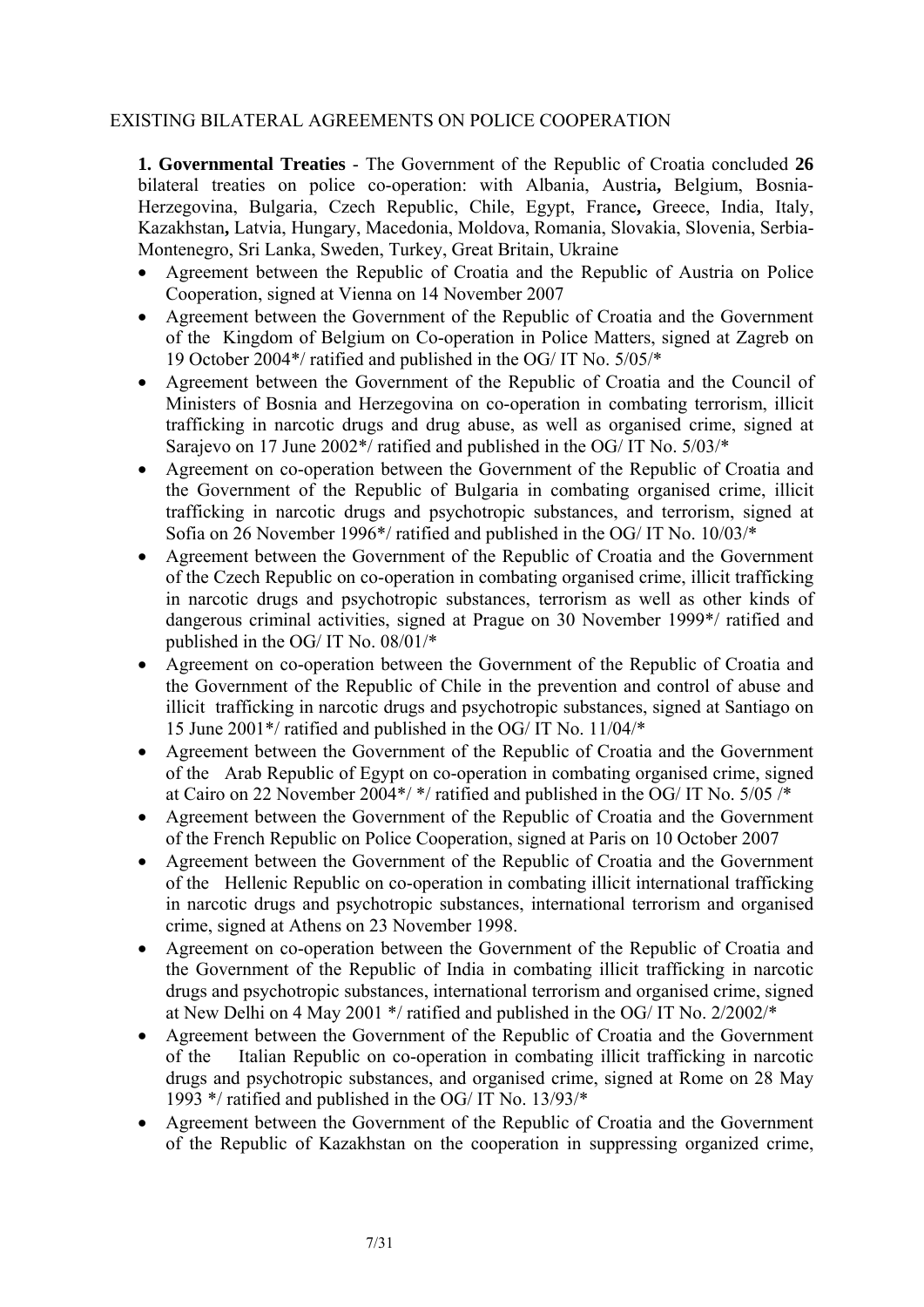illicit trafficking in narcotic drugs and psychotropic substances, terrorism and other dangerous criminal activities, signed at Astana on 5 July 2007

- Agreement between the Republic of Croatia and the Republic of Latvia on cooperation in combating terrorism, illicit trafficking in narcotic drugs, and organised crime, signed at Zagreb on 23 February 2001\*/ ratified and published in the OG/ IT No. 11/03/\*
- Agreement on co-operation between the Government of the Republic of Croatia and the Government of the Republic of Hungary in combating terrorism, illicit trafficking in narcotic drugs and drug abuse, as well as organised crime, signed at Zagreb on 9 February 1992 \*/ ratified and published in the OG/ IT No. 10/93/\*
- Agreement on co-operation between the Government of the Republic of Croatia and the Government of the Republic of Macedonia in combating illicit international trafficking in narcotic drugs and psychotropic substances, international terrorism and organised crime, signed at Zagreb on 12 April 1996\*/ ratified and published in the OG/ IT No. 3/97/\* Agreement between the Government of the Republic of Croatia and the Government of the Republic of Moldova on co-operation in combating organised crime, illicit trafficking in narcotic drugs and psychotropic substances, terrorism as well as other kinds of serious crime signed at Chişinău on 16 February 2006
- Agreement between the Government of the Republic of Croatia and the Government of Romania on co-operation in combating terrorism, organised crime, illicit trafficking in narcotic drugs and psychotropic substances, as well as other kinds of illegal activities, signed at Zagreb on 30 September 2000\* / ratified and published in the OG/ IT No. 06/02/\*//
- Agreement between the Government of the Republic of Croatia and the Government of the Slovak Republic on co-operation in combating organised crime, signed at Bratislava on 30 November 2000 \*/ ratified and published in the OG/ IT No. 5/01/\*\*//\*
- Agreement on co-operation between the Government of the Republic of Croatia and the Government of the Republic of Slovenia in combating terrorism, illicit trafficking in narcotic drugs and drug abuse, as well as organised crime, signed at Zagreb on 4 June 1993\*/ ratified and published in the OG/ IT No. 13/93/\*
- Agreement between the Government of the Republic of Croatia and the Government of the Federal Republic of Yugoslavia on co-operation in combating organised crime, trafficking in narcotic drugs, psychotropic substances and precursors, terrorism and other serious criminal offences, signed at Belgrade on 8 May 2002\*/ ratified and published in the OG/ IT No. 3/03/\*
- Agreement between the Government of the Republic of Croatia and the Government of the Democratic Socialist Republic of Sri Lanka on co-operation in combating illicit international trafficking in narcotic drugs and psychotropic substances, international terrorism and organised crime, signed at Colombo on 7 May 2001\*/ ratified and published in the OG/ IT No. 4/02/\*
- Agreement between the Government of the Republic of Croatia and the Government of the Kingdom of Sweden on co-operation in combating crime, signed at Zagreb on 3 October 2005 \*/ ratified and published in the OG/ IT No. 9/06 /\*
- Agreement between the Government of the Republic of Croatia and the Government of the Republic of Turkey on co-operation in combating international trafficking in narcotic drugs and psychotropic substances, international terrorism and organised crime, signed at Ankara on 7 November 1995\* / ratified and published in the OG/ IT No. 7/96/\*//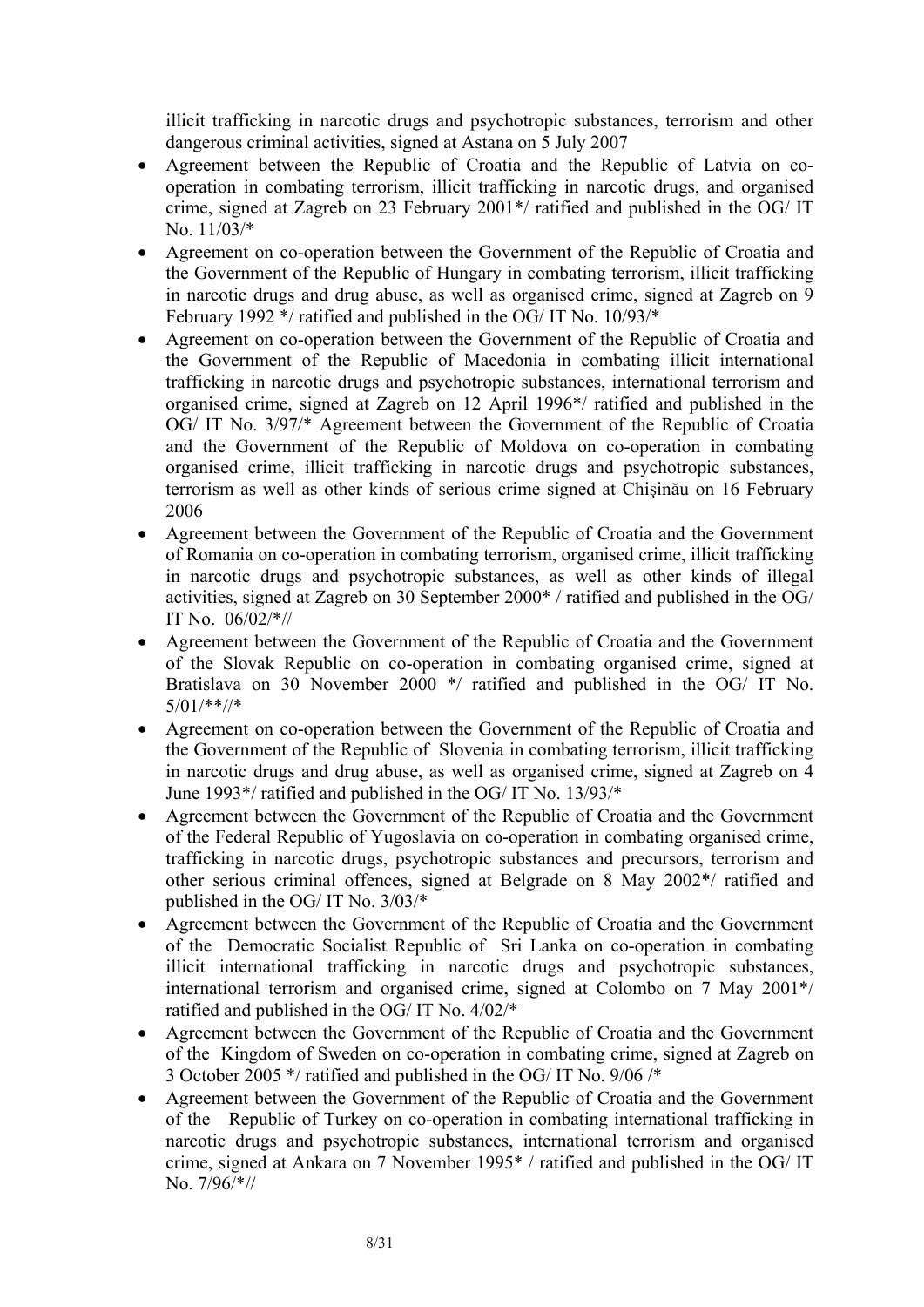- Agreement on co-operation between the Government of the Republic of Croatia and the Government of Ukraine in combating terrorism, trafficking in narcotic drugs and drug abuse, as well as organised crime, signed at Kiev on 26 October 1993 \*/ ratified and published in the OG/ IT No. 3/94/\*
- Memorandum of Understanding on co-operation in combating serious crime, organised crime, trafficking in narcotic drugs, trafficking in persons, trade in human beings, international terrorism and related issues of mutual concern – concluded between the Croatian Ministry of the Interior, Ministry of Finance and Public Attorney's Office on one side, and the representatives of the Police Administration of Great Britain and Northern Ireland on the other, signed at Zagreb on 1 March 2002\*/ ratified and published in the OG/ IT No. 11/02/\*

**2. Ministry of Interior Treaties** - The Croatian Ministry of the Interior also signed bilateral agreements with the Ministries of Internal Affairs of Poland, Austria, Slovakia, Bavaria, Baden Württemberg, Montenegro, Bulgaria**,** China and the Russian Federation.

- Agreement on the prevention and detection of criminal activities, concluded with the Ministry of Internal Affairs of Poland;
- Protocol on co-operation with the Ministry of Internal Affairs of Austria;
- Declaration on co-operation with the Ministry of Internal Affairs of the Republic of Slovakia;
- Joint Declaration on co-operation with the Bavarian Ministry of Internal Affairs;
- Joint Declaration on co-operation with the Ministry of Internal Affairs of Baden-Württemberg;
- Agreement between the Ministry of the Interior of the Republic of Croatia and the Ministry of the Interior of the Republic of Montenegro on co-operation in police matters;
- Agreement between the Ministry of the Interior of the Republic of Croatia and the Ministry of the Interior of the Republic of Bulgaria on co-operation in police matters;
- Agreement on co-operation between the Ministry of the Interior of the Republic of Croatia and the Ministry of Public Security of the People's Republic of China;
- Agreement between the Ministry of the Interior of the Republic of Croatia and the Federal Service of the Russian Federation for Narcotics Traffic Control on cooperation in combating illicit traffic of narcotic drugs, psychotropic substances and their precursors.

# *AGREEMENTS IN PREPARATION*

The Government of the Republic of Croatia has 17 agreements in preparation with: Israel, Spain, the Russian Federation, Lithuania, Estonia, South Africa, Belarus, Bangladesh, Nepal, Pakistan, Brazil.

- Cooperation Agreement between the Government of the Republic of Croatia and the Government of the State of Israel in Fighting Illicit Traffic and Abuse of Narcotic Drugs and Psychotropic Substances and Other Crimes
- Cooperation Agreement between the Republic of Croatia and the Kingdom of Spain in Fighting Crime
- Cooperation Agreement between the Republic of Croatia and the Kingdom of Spain in Preventing Consumption and Suppressing Illicit Traffic in Narcotic Drugs and Psychotropic Substances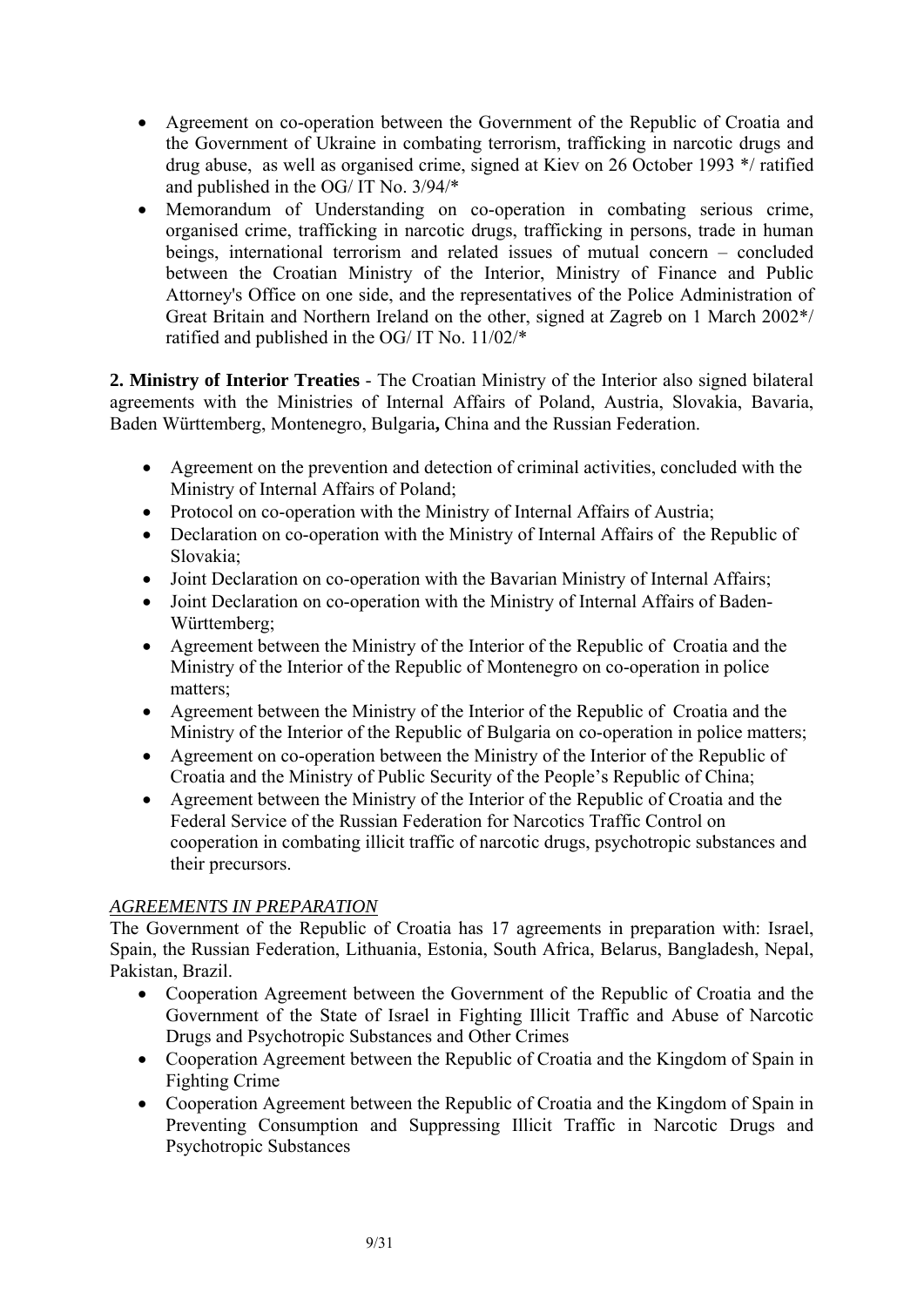- Cooperation Agreement between the Government of the Republic of Croatia and the Government of the Russian Federation in Fighting Crime
- (Agreement between the Government of the Republic of Croatia and the Government of the Russian Federation on the Cooperation between the Ministry of the Interior of the Republic of Croatia and the Ministry of the Interior of the Russian Federation)
- Cooperation Agreement between the Government of the Republic of Croatia and the Government of Lithuania in Fighting International Illicit Traffic in Narcotic Drugs and Psychotropic Substances, International terrorism and Organized Crime
- Cooperation Agreement between the Republic of Croatia and the Government of the Republic of Estonia in Fighting International Illicit Traffic in Narcotic Drugs and Psychotropic Substances, International Terrorism and Organized Crime
- Cooperation Agreement between the Government of the Republic of Croatia and the Government of South Africa in Fighting International Illicit Traffic in Narcotic Drugs and Psychotropic Substances, International Terrorism and Organized Crime
- Cooperation Agreement between the Ministry of the Interior of the Republic of Croatia and the Ministry of the Interior of the Republic of Belarus
- Cooperation Agreement between the Government of the Republic of Croatia and the Government of Bangladesh in Fighting International Illicit Traffic in Narcotic Drugs and Psychotropic Substances, International Terrorism and Organized Crime
- Cooperation Agreement between the Government of the Republic of Croatia and the Government of the Kingdom of Nepal in Fighting International Illicit Traffic in Narcotic Drugs and Psychotropic Substances, International Terrorism and Organized Crime
- Cooperation Agreement between the Government of the Republic of Croatia and the Government of Pakistan in Fighting International Illicit Traffic in Narcotic Drugs and Psychotropic Substances, International Terrorism and Organized Crime
- Cooperation Agreement between the Government of the Republic of Croatia and the Government of the Federative Republic of Brazil in Fighting International Illicit Traffic in Narcotic Drugs and Psychotropic Substances, International Terrorism and Organized Crime

# **(e) Concerning international military tasks and missions in the prevention and fight against terrorism, the Republic of Croatia offered logistic support to the USA within the Anti-Terrorist Coalition.**

In December 2002, Croatian Parliament ratified the decision of the Government on the participation of a Military Police platoon of the Croatian Army in the International Security Assistance Force (ISAF) in Afghanistan. Croatia is a signatory to the Memorandum of Understanding ISAF III. It has been actively involved in the NATO-led ISAF peace support mission with a military contingent since 2003 and with a civilian component since 2005. At the moment the fourteenth rotation of the military contingent is deployed in Afghanistan. The Croatian military contingent has assumed a variety of tasks, including training and mentoring the Afghan National Army with the specialized units tailored to the needs of the ISAF mission. It has expanded geographically beyond Kabul to several locations in the North and the West of the country. In December 2006, Croatian Parliament ratified the decision on increasing the military contribution to ISAF to the maximum of 200 troops in 2007, and to 300 in 2008. Additionally, Croatian Parliament ratified the decision on the military contribution to ISAF to the maximum of 300 troops in 2009. Croatia has 278 soldiers currently within ISAF operation. By the end of May 2009 the strength of the contingent will be approximately 300 troops. In July 2007, two police advisors from the Croatian civilian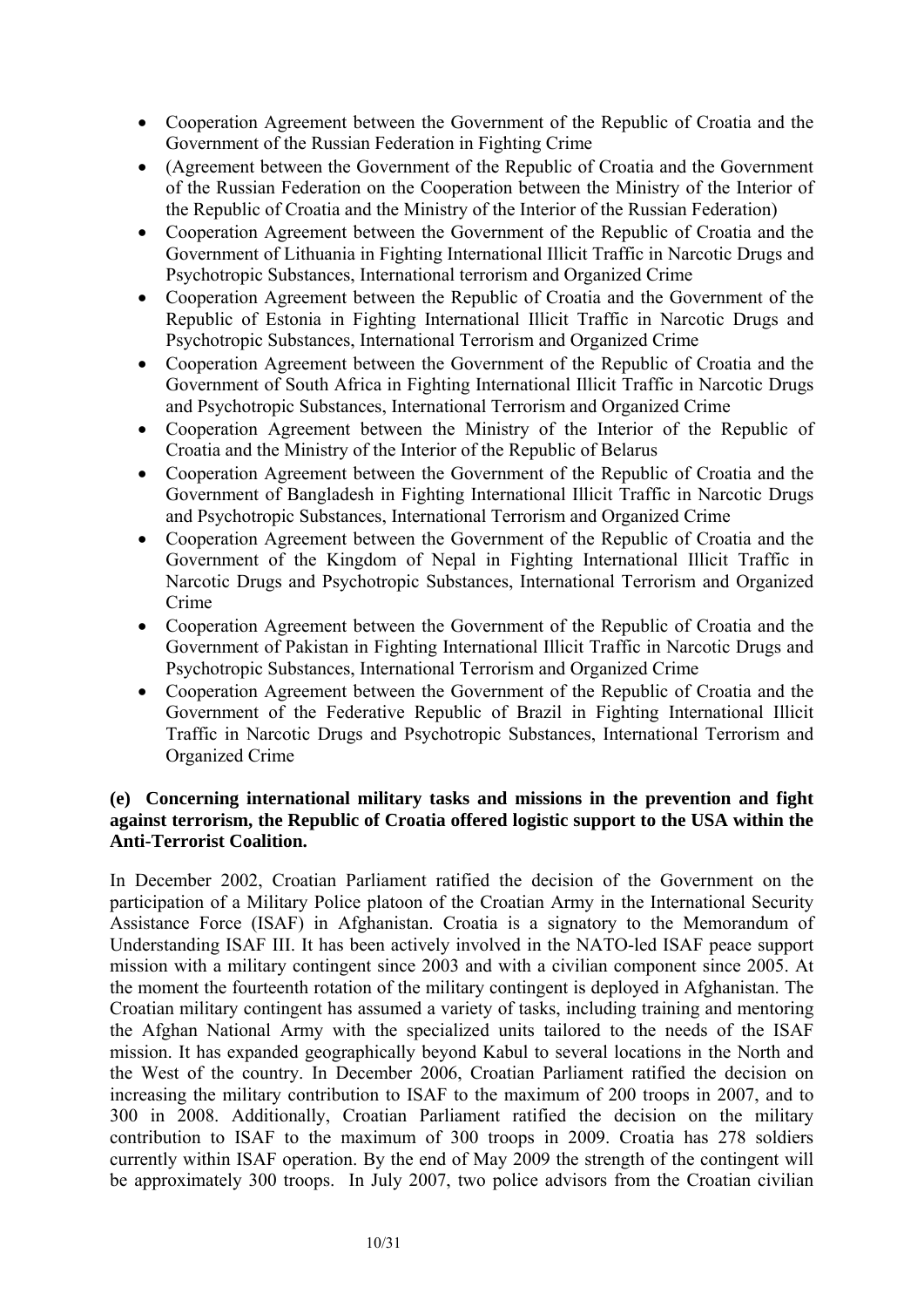team, deployed with the PRT Feyzabad since January 2005, became part of the EU mission EUPOL AFGHANISTAN, whereas a diplomat continued his engagement as deputy head for civilian affairs with the German-led Provincial Reconstruction Team (PRT) Feyzabad. Croatia continues its engagement and support to the Lithuanian-led PRT in Chaghcharan and the Hungarian-led PRT in Pol-e-Khomri. Croatian contribution to the international efforts in stabilizing the situation in Afghanistan is the most extensive engagement of the Republic of Croatia in an international peace-support operation. It also reflects the determination and the capability of Croatia to contribute to NATO's operations, as well as the long-term commitment of the Republic of Croatia to support international efforts in the stabilization of Afghanistan.

On 28 March 2008 Croatian Parliament ratified the decision on the participation of the Republic of Croatia in the United Nations Disengagement Observer Force (UNDOF) on Golan Heights. The Croatian military contingent consists of 100 soldiers with possiblity of rotation until 31 December 2009.

On 15 July 2008 Croatian Parliament ratified the decision on the participation of the Republic of Croatia in the European Union military operation in the Republic of Chad and in the Central African Republic (Operation EUFOR Tchad/RCA) and accordingly the Republic of Croatia deployed a reconnaissance team of 15 soldiers to the operation. On 20 February 2009 Croatian parliament ratified the decision on the participation of the Republic of Croatia in the UN peace operation in the Republic of Chad and in the Central African Republic (MINURCAT). Upon the completion of the peace operation of the EU (EUFOR) on 15 March 2009, and rehatting procedure, 15 soldiers will continue their participation in MINURCAT and during April 2009 will be replaced by another 15 member team to serve the mandate in mission on 6 months term.

During 2009, ten years after joining in one UN peace mission for the first time, Republic of Croatia will continue its participation with military personel in 12 UN peace missions and 152 troops.

Finally, we would like to emphasize the fact that Croatia is employing significant efforts to educate and train its Armed Forces in counter-terrorism *(see Annex III).*

## **2. Description of the national planning - and decision-making process – including the role of the Parliament and Ministries – for the determination/approval of:**

**(a) the military posture; (b) defence expenditures; (Paragraphs 13, 22)** 

**(a)** In accordance with provisions of the Defence Law (Official Gazette No. 33/2002) and amendments and supplements to the defence Law (Official Gazette No. 33/02, 58/02 and 76/07) the responsibilities for decision making in defence sector are distributed among Croatian Parliament, the President of the Republic, the Government Cabinet, and the Ministry of Defence. The Defence Law also defines planning with regard to the organization of the Armed Forces (Section II of the Defence Law).

Article 6 of the Defence Law defines the responsibilities of Croatian Parliament, Defence responsibilities included.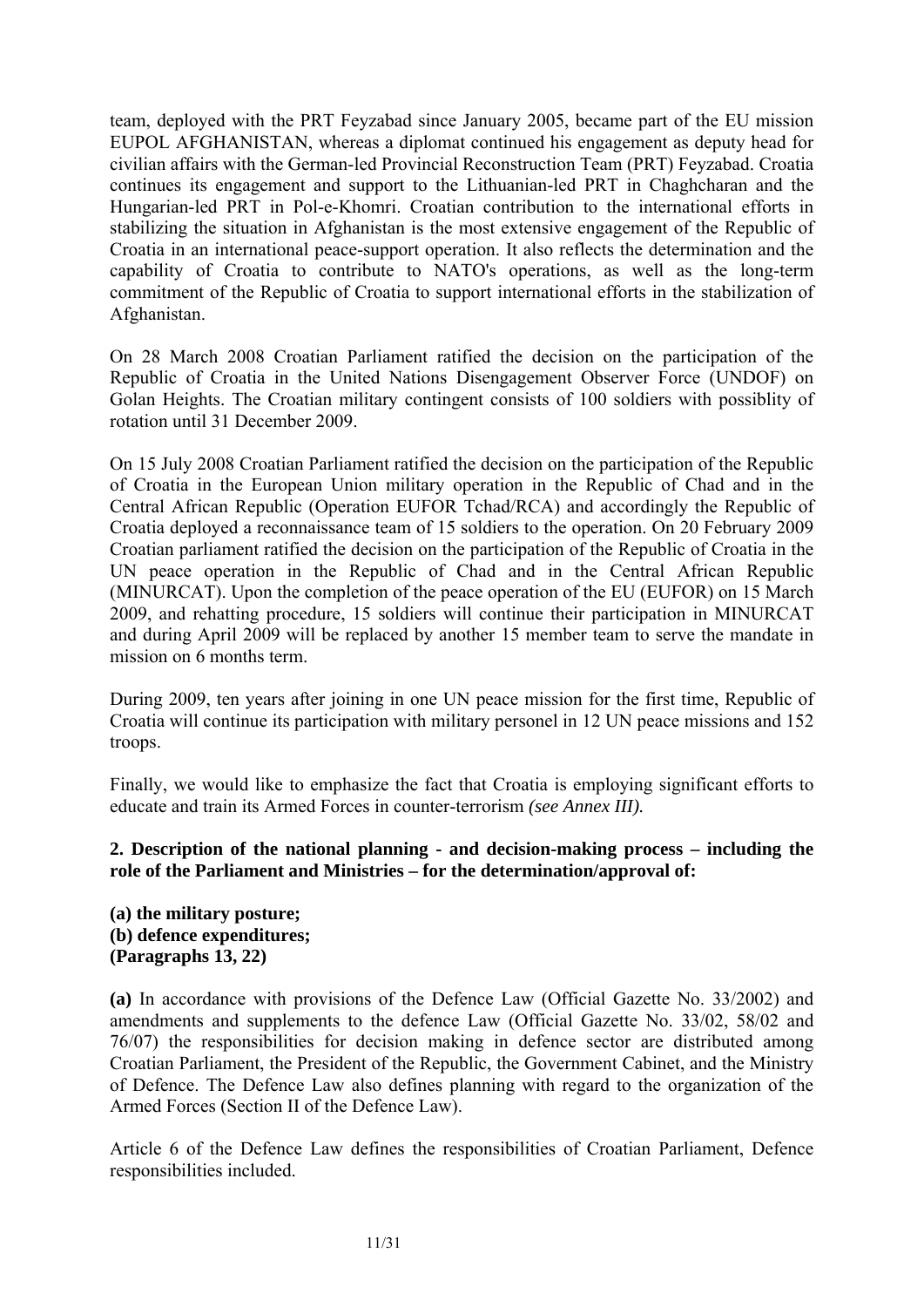Croatian Parliament shall directly:

1) Pass the Defence Strategy

2) Decide on Defence budget portion

3) Adopt the Long-term Plan of Development of the Armed Forces

4) Discusses and adopt the Annual Report of the Croatian Government (henceforth: Government) on the state of readiness of the Defence sector, personnel policy implementation and the general condition of the Armed Forces.

Through its respective bodies the Parliament surveys the implementation of the Defence Plan of the Republic of Croatia, as well as the conduct of Defence preparations.

Article 7 of the Defence Law defines the responsibilities of the President of the Republic (as the Supreme Commander of the Armed Forces).

The legislative responsibilities of the Supreme Commander encompass:

1) Approving the proposed Defence Strategy of the Republic of Croatia

2) Passing the Military Strategy

3) Approving the proposed Defence Plan of the Republic of Croatia

4) Passing the Decision on the Size, Structure and Mobilization Development of the Armed Forces

5) Passing the Decision on the Military Territorial Division of the Republic of Croatia

6) Approving the structure of commands, units and institutions of the Armed Forces

7) Developing the Plan of Deployment of the Armed Forces, defining the basis of command and control of the Armed Forces – at the proposal of the Defence Minister

8) Passing the binding guidelines for building Defence readiness of the Armed Forces, proposed by the Minister of Defence, and in compliance with the Defence Strategy of the Republic of Croatia

9) Provides previous opinion regarding the proposed Strategic Defence Review

The Law Amending the Defence Act, passed by Croatian Parliament at its session on 06 July 2007 (NN 76/07 of 23 July 2007) Article 7, section 2, is amended by adding new items: 3) provides previous opinion regarding the proposed Strategic Defence Review, …25) provides previous opinion regarding the proposed legislation in Defence sector passed by the Government and Parliament.

Article 8 of the Defence Act regulates the responsibility of the Government of the Republic of Croatia, which includes:

1) proposing the Defence Strategy to Croatian Parliament

2) proposing the Defence budget to Croatian Parliament

3) proposing the Long-term Development Plan to Croatian Parliament

4) delivering the Annual Report on the State of Readiness of the Defence System, Forces, Personnel Policy Implementation and the Overall State of the Armed Forces

5) passing the Defence Plan of the Republic of Croatia

6) adopts the Strategic Defence Review

The Law Amending the Defence Act amended Article 8 adding item 3 which reads: "adopts Strategic Defence Review",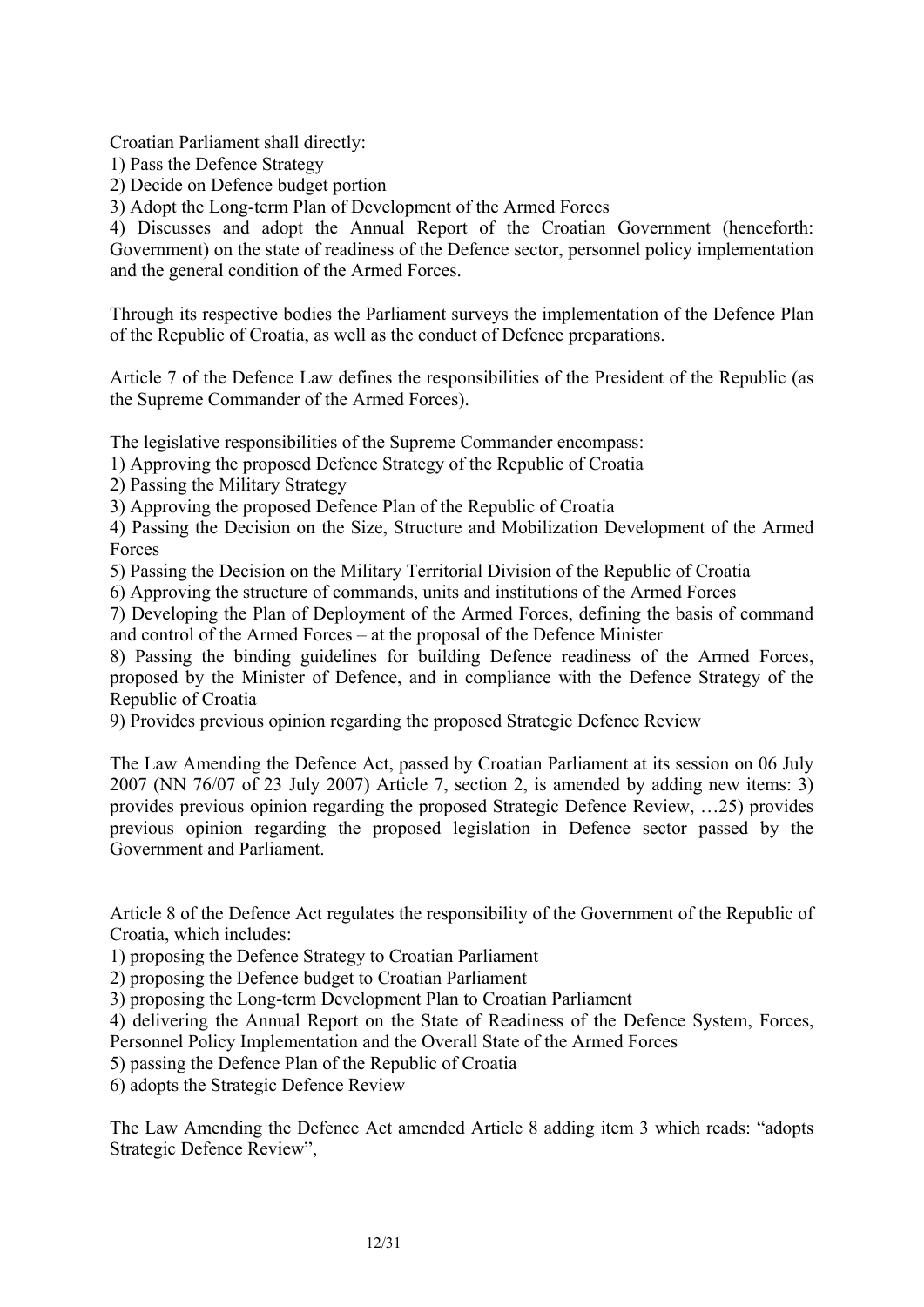Article 10 of the Defence Act defines tasks for the Ministry of Defence. These include:

1) developing the proposed Defence strategy of the Republic of Croatia

2) approving the proposed Military strategy of the Republic of Croatia

3) proposing the Defence Plan

4) developing the Annual Report on the state of readiness of the Defence system, personnel policy implementation and the overall state of the Armed Forces

5) establishing the structure of commands, units and institutions of the Armed Forces

6) coordination of Defence plans developed by Defence subjects with the Defence Plan of the Republic of Croatia

7) developing the Long-term Plan of Development of the Armed Forces

8) defining, coordinating, developing and implementing the Defence policy

9) developing the Defence system and implementing the of Defence planning function

The Ministry of Defence is in charge of Defence matters for the Supreme Commander related to his Defence responsibilities.

The Law on Amending the Defence Act amended Article 10 adding item 3 to section 1 which reads: "drafts the Strategic Defence Review",

Article 11 of the Defence Act regulates the tasks of the General Staff of the Armed Forces within the Ministry. These are, among others:

1) cooperation on Defence Strategy of the Republic of Croatia

2) developing the proposal of Military Strategy of the Republic of Croatia

3) developing the proposed Plan of Armed Forces deployment

4) developing the proposed Decision on the size, structure and mobilization development of the Armed Forces

5) proposed Decision on military territorial division of the Republic of Croatia

6) developing the segment of the Defence plan referring to military equipment functioning

7) proposals and implementation of the structure of commands, units and institutions of the Armed Forces

8) proposals for development, equipping and modernization of the Armed Forces cooperation in planning, programming and developing of the budget allocated for the Armed Forces.

Minister of Defence approves the proposed Plan for the Use of the Armed Forces prepared by the General Staff and forwards it to the President for adoption.

The above stated plainly shows that no government administration body has the exclusive responsibility for developing Defence regulations, documents and plans, and that the responsibility rests with several bodies, depending on the type and significance of a document; their participation may consist in proposing, approving, discussing, providing judgment, and passing a particular document, and making decision on a particular issue.

**(b)** The defence planning process is part of the state budget developing process. It is a result of interaction among the President of the Republic of Croatia, Croatian Parliament, Croatian Government, the Ministry of Finance, the Ministry of Defence, and other ministries. The state budget for one year (and MOD budget, too) is approved by Parliament.

The defence planning process is regulated by:

- The Budget Law "Official Gazette" no 96/2003,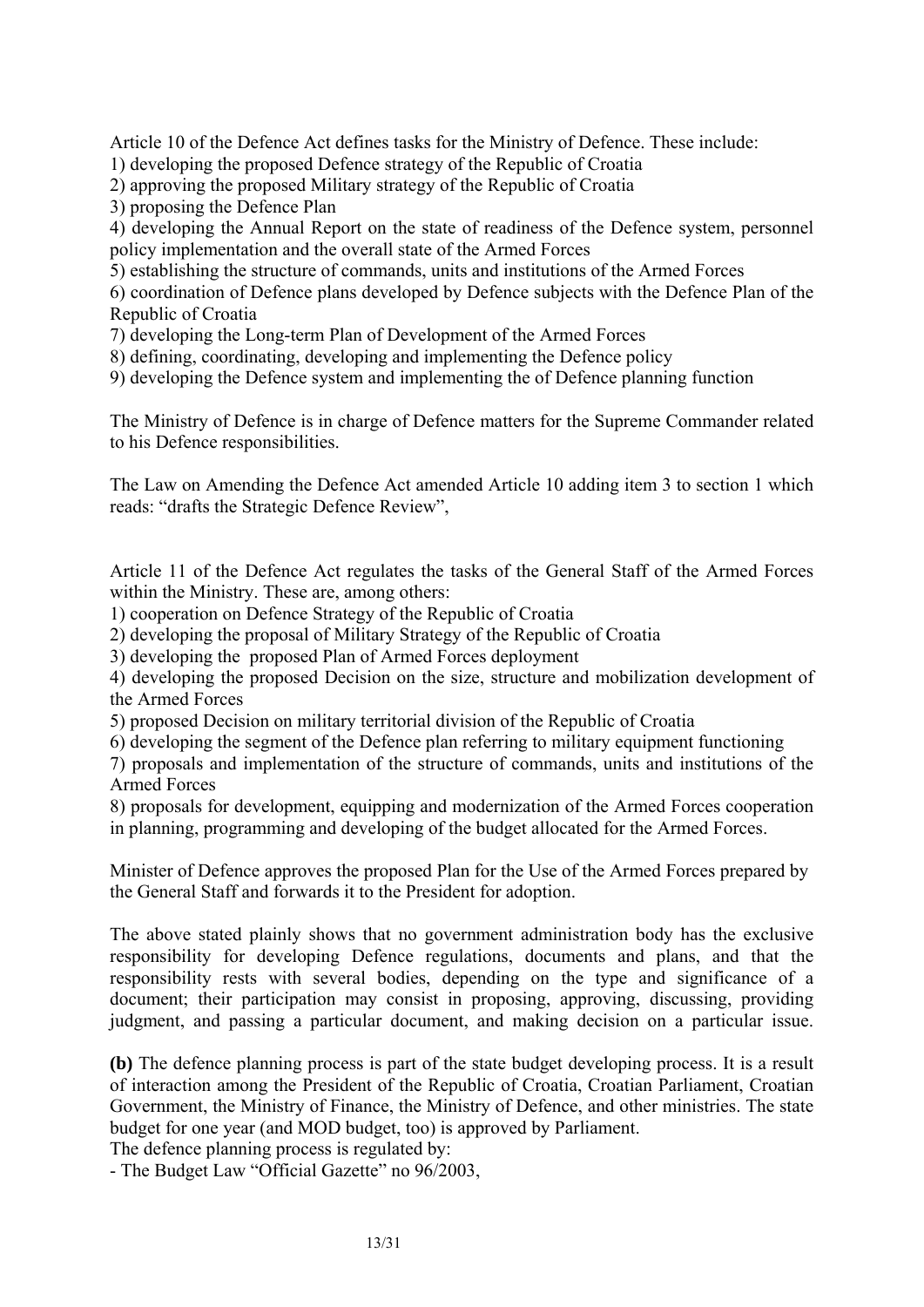- The Law on State Budget Execution for current year,

- The Defence Act "Official Gazette" no 33/2002 and no 58/2002 and 76/07

- The regulation on the Method of Planning, Programming, Development and

Implementation of the MOD Budget "Official Gazette" no 38/2003 and no 168/2003.

According to Article 18 of the Budget Law, the process of preparation of the state budget (and the process of defence planning, too) for the following year begins with a draft of the Ministry of Finance concerning the economic and fiscal policies for a three-year period. The guidelines shall contain prerequisites for the social and economic development for the three-year period, basic macroeconomic indicators, an estimate of revenues and expenses and receipts and expenditures of all levels of the budget of the Republic of Croatia, a broad proposal of the financial plan scope by budget users, projected changes in the state assets and assets of local and regional self-government units and the debt and a global overview of the assumed state budget obligations that shall be settled in the following years. The Ministry of Finance proposes the guidelines to the Government.

Article 20 of the Budget Law defines the obligation of the Ministry of Finance to deliver the instructions for the development of the state budget proposal to budget users and extra budgetary users (on the basis of the Government's guidelines).

At the Ministry of Defence the process of defence planning starts with the document of the Minister of Defence which contains guidance for developing the defence budget.

According to the regulation on the Method of Planning, Programming, Development and Implementation of the MOD Budget, the MOD Budget is made in the terms of programs and activities/projects to improve effectiveness of defence spending.

## **3. Description of:**

**(a) constitutionally established procedures ensuring effective democratic control of the military, paramilitary, and internal security forces, as well as the intelligence services, and the police;** 

**(b) constitutionally established authorities/institutions responsible for the democratic control of military, paramilitary and security forces;** 

**(c) roles and missions of the military, paramilitary and security forces as well as controls to ensure that they act solely within the constitutional framework;** 

**(d) public access to information related to the armed forces;** 

**(Paragraphs 20, 21, 22)** 

**(a); (b)** The Constitution of the Republic of Croatia (Article 7, paragraph 5) states:

"Defence organization, command, control and democratic control of the Armed Forces are defined by the Constitution and respective law".

The Defence responsibilities of the Parliament (as defined in Article 80) include:

1) adopting the National Security Strategy and the Defence Strategy and

2) exercising civilian control of the Armed Forces and security services of the Republic of Croatia

The Constitution of the Republic of Croatia prescribes the general responsibility of other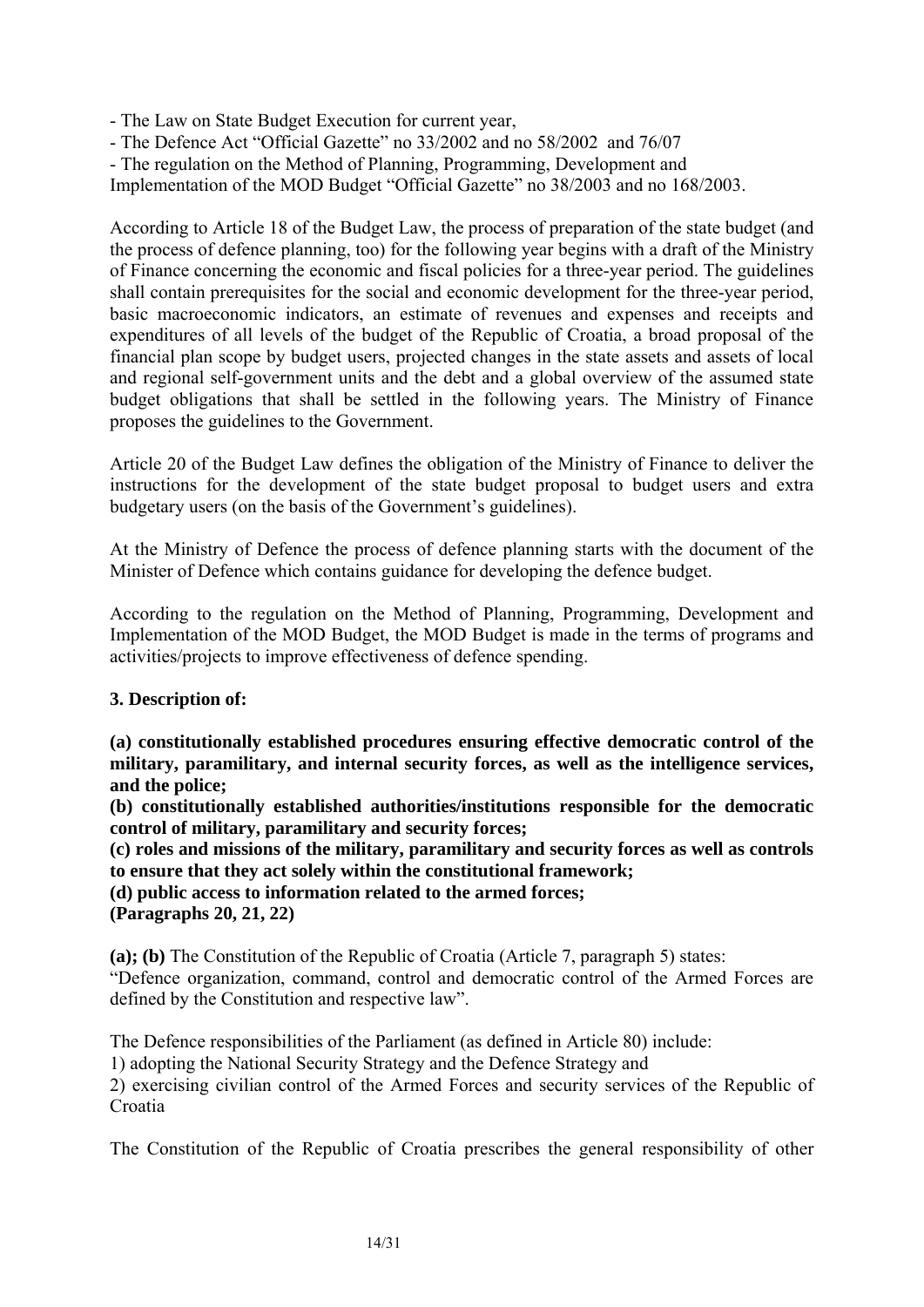government administration bodies, further defined by respective laws (including the Defence Act as set forth in bullet 2).

**(c)** Article 7 paragraph 1 of the Constitution of the Republic of Croatia states that:

"The Armed Forces of the Republic of Croatia are to safeguard her sovereignty and independence and to defend her territorial integrity … In cases set forth in Articles 17 and 100 of the Constitution – state of war, imminent threat to the independence and integrity of the country and large-scale natural disasters – the Armed Forces, if so necessitated by the situation, may be deployed to assist the police and other government administration bodies."

The Article 92 (of the Defence Act) states the matter as follows:

"The Armed Forces are assigned with safeguarding the sovereignty and the independence of the Republic of Croatia."

The Armed Forces may, under the conditions defined by the Constitution, international agreements and the law, take part in international peace, humanitarian and other operations, perform different tasks in the event of imminent threat and provide assistance to the civilian government institutions and the population in the event of natural, man-made and environmental disasters.

**(d)** Information concerning the activities of the Ministry of Defence and the Armed Forces of the Republic of Croatia are made available to the public through the Ministry's Directorate for Public Affairs and Information, which runs the contacts and cooperation with the media.

## **4. Stationing of armed forces on the territory of another participating State in accordance with their freely negotiated agreement as well as in accordance with international law. (Paragraph 14)**

The Republic of Croatia has signed, confirmed and published ("Official Gazette–International Agreements", no 14/2001) the Agreement between the signatories to the North Atlantic Treaty and other countries of the Partnership for Peace on the legal position of their forces with the Additional Protocol – SOFA. The Agreement became effective for the Republic of Croatia on February 10, 2002 (in compliance with the published Agreement Confirmation Act).

For the record, the issue of positioning the Armed Forces is regulated in the Defence Act, Article 6.

The Law on Amending the Defence Act amended Article 6, section 2, subsection 6, section 2, para. 6 as follows:

"Croatian Parliament:

- decides on Armed Forces deployment outside the borders of the Republic of Croatia, and on entering or deployment of foreign Armed Forces in Croatian territory for exercises, except for Armed Forces deployment outside the national territory or entering the territory as part of the international defence organization the Republic of Croatia has acceded or is acceding to based on international agreements, or for humanitarian assistance.

- decides on the conduct of international military exercises in the Republic of Croatia which include Armed Forces from the countries outside the framework of international defence organizations that the Republic of Croatia is a member or becoming a member of on the basis of international agreements, and decides on their entry into the Republic of Croatia.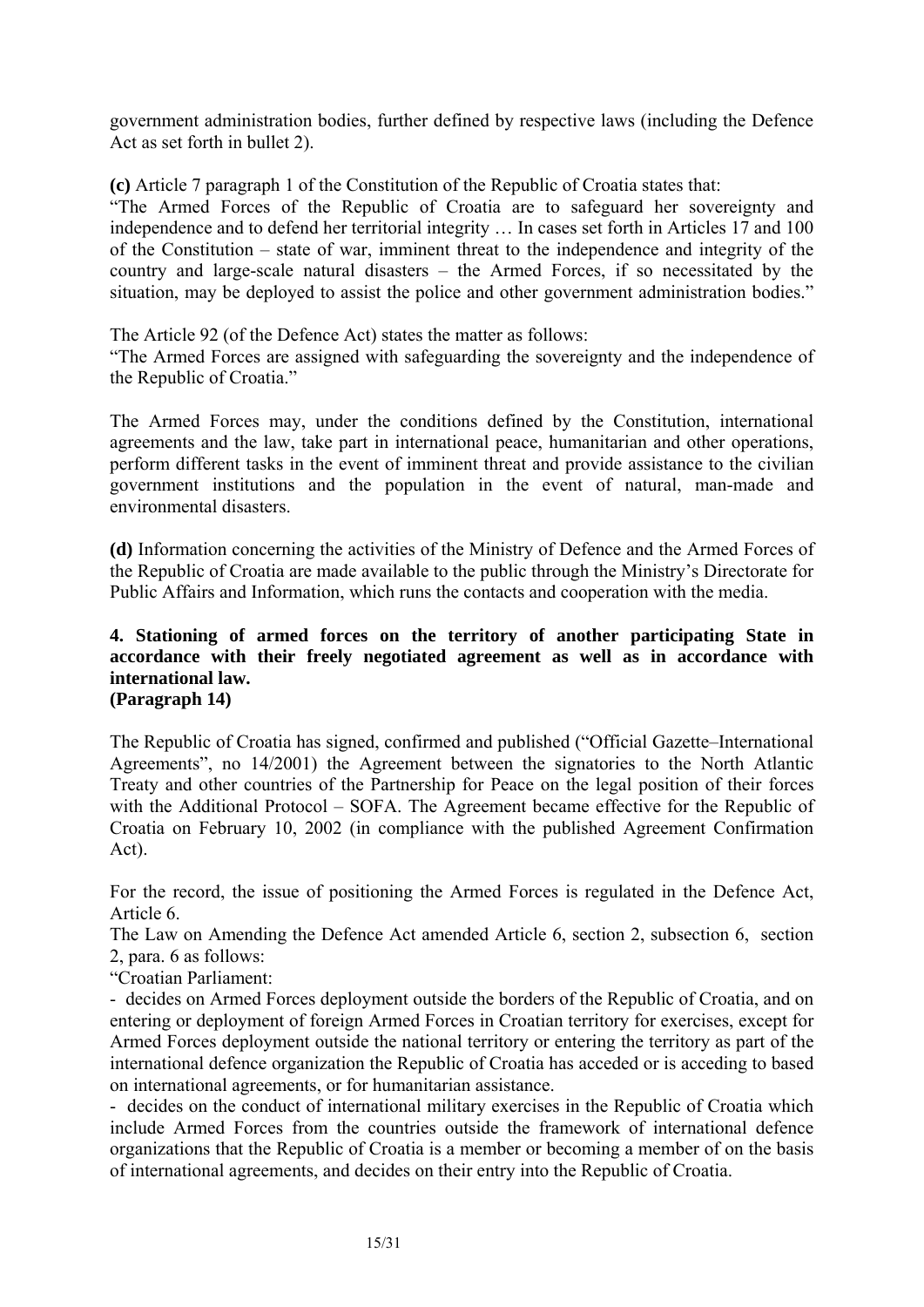- decides on the participation of the Armed Forces in international military exercises outside the Republic of Croatia which include armed forces from the countries that are not within the framework of international defence organizations that the Republic of Croatia is a member or becoming a member of on the basis of international agreements."

The matter of deployment of the Armed Forces outside the border of the Republic of Croatia is regulated precisely by the Law on Participation of Members of the Armed Forces, the Police, Civil Defence and Senior and Junior Civil Servants in Peace Operations and other Activities Abroad ("Official Gazette" – no 32/2002 March 29, 2002).

Based on Article 4 of the Law, prior decision on sending the members of the Armed Forces of the Republic of Croatia abroad, crossing the state border and deployment abroad is passed by the Croatian Parliament.

Members of the Armed Forces of the Republic of Croatia will be sent to peace operations and other activities abroad by an order of the President of the Republic as the Supreme Commander and based on the prior Decision of the Croatian Parliament.

Exceptionally, for participation in exercises and training within the international Defence organizations the Republic of Croatia has acceded or is acceding to based on a signed international agreement, members of the Armed Forces will be deployed abroad by the decision of the President based on international agreements.

In the humanitarian assistance events members of the Armed Forces will be deployed by the decision of the President of the Republic upon the prior decision by the Government of the Republic of Croatia.

Therefore, in this case, too, in compliance with Article 7 of the Constitution of the Republic of Croatia ("Official Gazette" 41/2001 and 55/2001), the responsibility for prior decision and the decision on deployment is distributed between Croatian Parliament (in the event of humanitarian assistance, the prior decision is with the Government) and the President of the Republic.

## **5. Description of:**

**(a) procedures for the recruitment or call-up of personnel for service in the military, paramilitary, or security forces, if applicable;** 

**(b) exemptions or alternatives to compulsory military service, if applicable; (c) legal and administrative procedures protecting the rights of all forces personnel;** 

**(Paragraphs 27, 28, 33)** 

**(a)** Recruitment procedure in the Republic of Croatia is prescribed by the provisions of the Defence Act.

Military service comprises recruitment, compulsory military service, civilian serving and serving in the reserve.

Women are not subject to recruitment and compulsory military service, but are subject to serving in the reserve (under the terms set forth in this Law).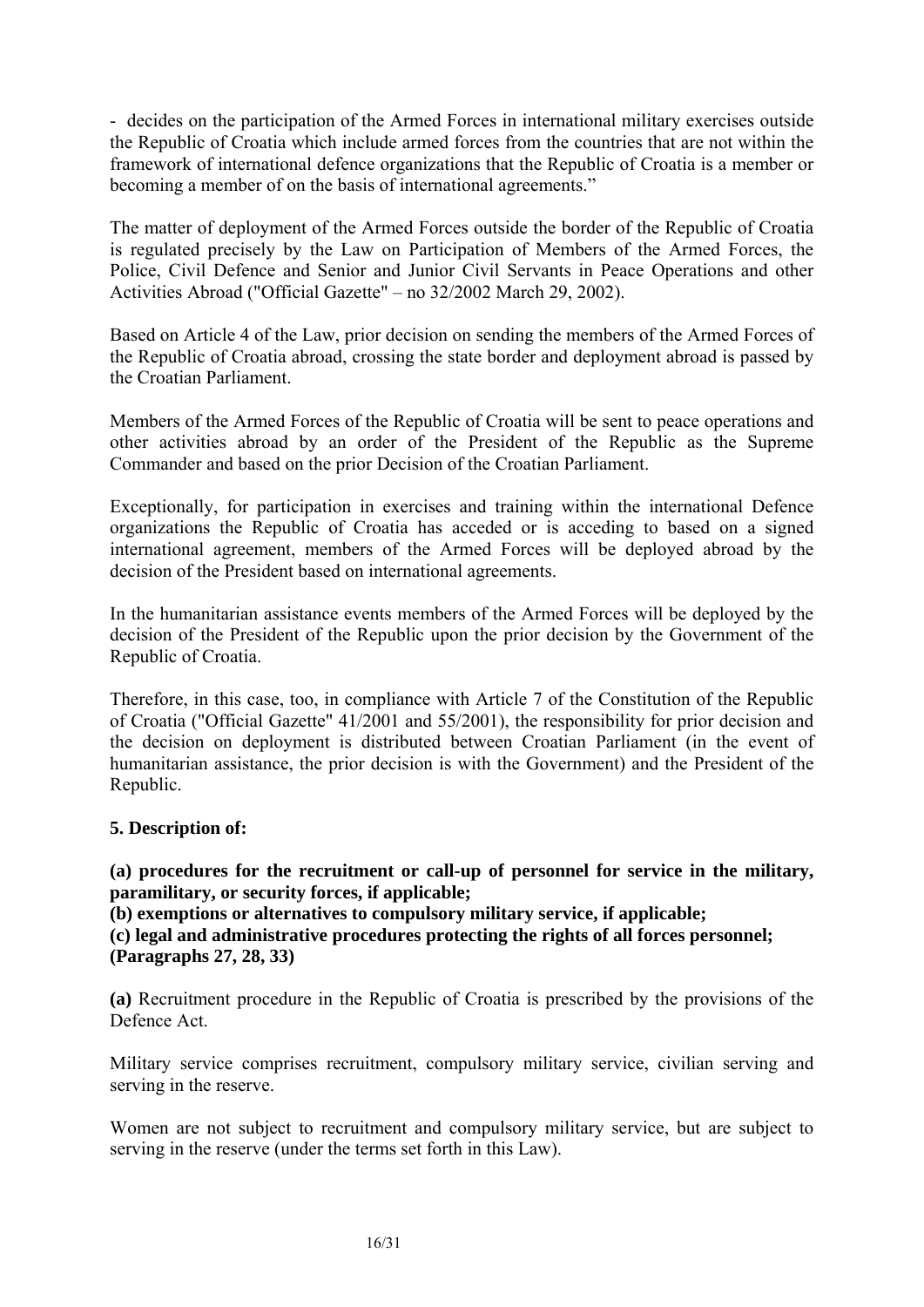Recruitment commences in the calendar year of the recruits' reaching 18, and lasts until commencing the military service or civilian serving, or transfer to reserve component or termination of military service in compliance with the provisions of the Act.

During the service the recruits are subject to:

- 1) registration with conscript register
- 2) medical and other examinations and psychological testing
- 3) recruitment
- 4) commencing the compulsory military or civilian serving
- 5) responding to the general or individual summons and other duties set forth in this Act

Recruiting is conducted by recruiting boards, set up by a decree of the Defence Minister.

The Defence Minister, with the approval of the minister of health, prescribes the measures and procedures for assessing psychological and health aptitude of conscripts for military service.

Recruiting is generally conducted in the year of conscripts' reaching 18.

Recruiting boards assess the aptitude of recruits for military service based on the findings and results of prior medical and psychological examinations, and if necessary, additional medical examinations.

The assessment categories are as follows:

- 1) capable of military service
- 2) temporarily incapable of military service
- 3) incapable of military service

Recruits evidently incapable of military service due to physical defect or severe illness are not referred to medical and other examinations.

Ineptitude for military service is declared on the basis of medical record enclosed and not older than 6 months, or the initial medical documents issued at the time of the onset of the physical defect or severe illness.

Recruits assessed temporarily incapable of military service will be invited for another procedure at the expiration of the period for which the ineptitude has been established.

Recruits found temporarily incapable of military service for the time exceeding the year in which they reach the age of 27 will be delegated to the reserve component following the expiration of the year in which they reach the age of 27.

If recruits are found temporarily incapable of military service twice on the same grounds, at the third examination the recruitment board is to make the final decision on his aptitude for military service.

**(b) In t**he Republic of Croatia, along with the exemption from military service on medical grounds and change of citizenship, conscientious objection is allowed. (Article 38 of the Defence Law):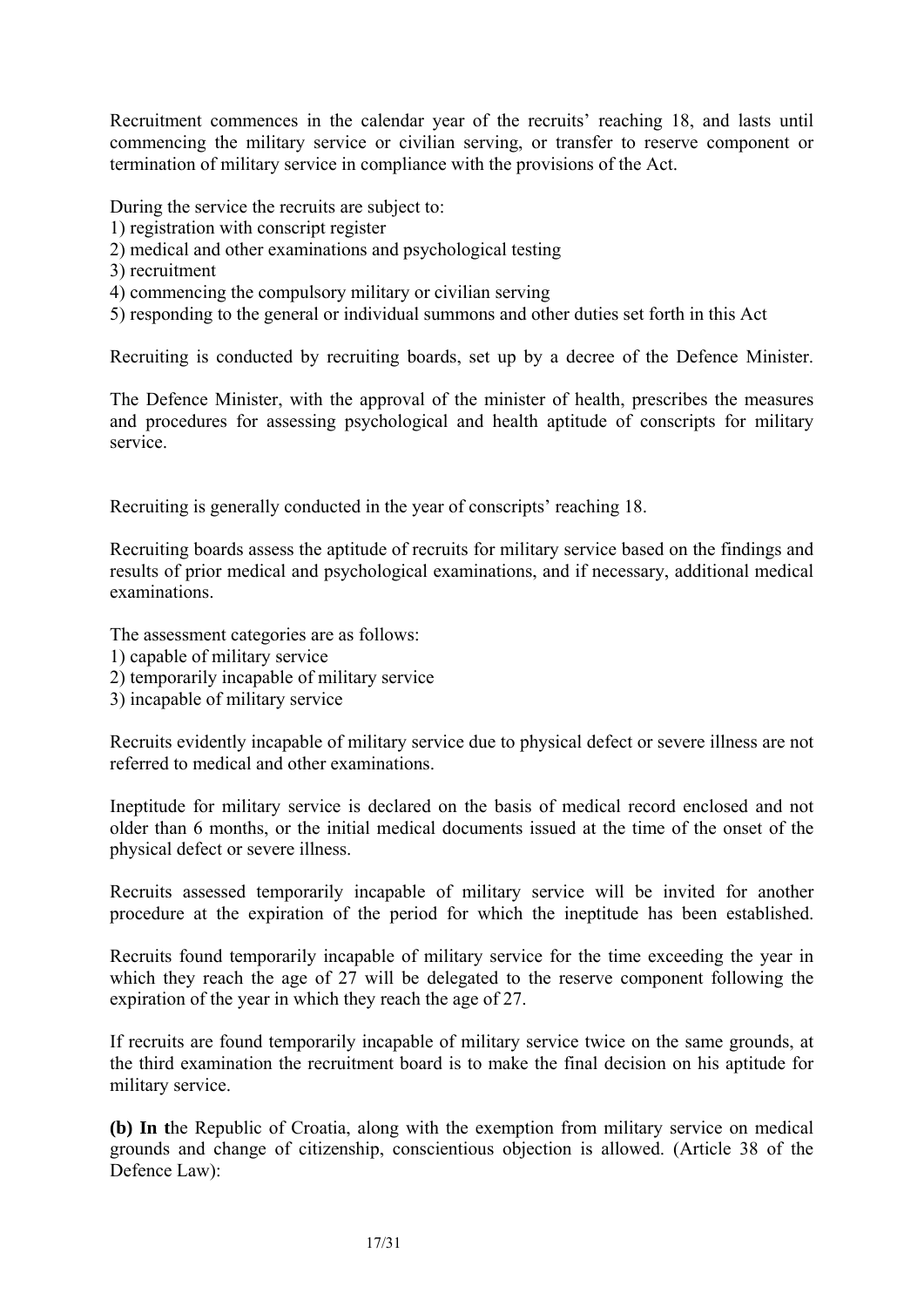"Conscientious objection is allowed to those who for religious or moral reasons refuse to take military duties in the Armed Forces" (hereinafter: civilian service subjects).

Requests for civilian service are to be submitted by recruits or reserve component members upon their registration with conscript register.

Civilian service is to be regulated by a separate law.

## Through the Law Amending the Defence Act, Articles 39a and 39b are added after Article 39, reading:

»Article 39a

Croatian Parliament may pass the decision not to call up conscripts.

The Government may, with the prior approval of the Supreme Commander, propose to Croatian Parliament to pass the decision on not calling up conscripts.

The proposal referred to in paragraph 2 of this Article shall be drawn up by the Ministry of Defence, with the involvement of the General Staff, on the basis of defence requirements and interests of the Republic of Croatia.

Following the passage of the decision not to call up conscripts, the conscripts who desire so may by the end of the calendar year in which they turn 30 enlist for voluntary service in accordance with the regulation concerning the voluntary military service.

Women may also enlist for voluntary military service and are then subject to conscription. The regulation concerning the voluntary military service shall be issued by the Minister of Defence.

Article 39b

In case of imminent threat or the state of war the decision not to call up conscripts shall not be applicable.

If the authorities are prevented from regularly discharging their legally prescribed duties while the decision not to call up conscripts is in effect, the Supreme Commander may at the proposal of the Prime Minister and with his co-signature pass the decision to call up conscripts.

The Supreme Commander shall submit the decision referred to in paragraph 2 above to Croatian Parliament for approval as soon as it is able to convene.«

## 39a, 39b

Amendments to the Defence Act enabled Parliament to put conscription into abeyance; this decision had been taken by Parliament on 5 October 2007 and took effect as of 1 January 2008. No conscripts have been called up since summer 2007. Amendments to the Defence Act also introduced the possibility of voluntary conscript military service, including voluntary conscript military service for women. All volunteers that still wish to serve can do so by the end of the year in which they attain the age of 30.

First generation of voluntary conscripts began to serve the voluntary military service in November 2008. Voluntary service lasts 14 weeks. Upon successful completion of training, in accordance with the results achieved in the training, conscripts will be offered the possibility of admission to active military service. In the year 2009 it is planned to organize the service of voluntary military service for two more generations.

## **(c)** Article 129 of the Defence Act states:

"To the Ministry of Defence will be Assigned senior and junior civil servants and active duty personnel, to organizational posts as defined by the Regulations on internal order in the Ministry of Defence. To the Armed Forces will be assigned active duty personnel and senior and junior civil servants, to organizational posts as defined in organization documents of the Armed Forces commands, units and institutions. The rights, duties and responsibilities of the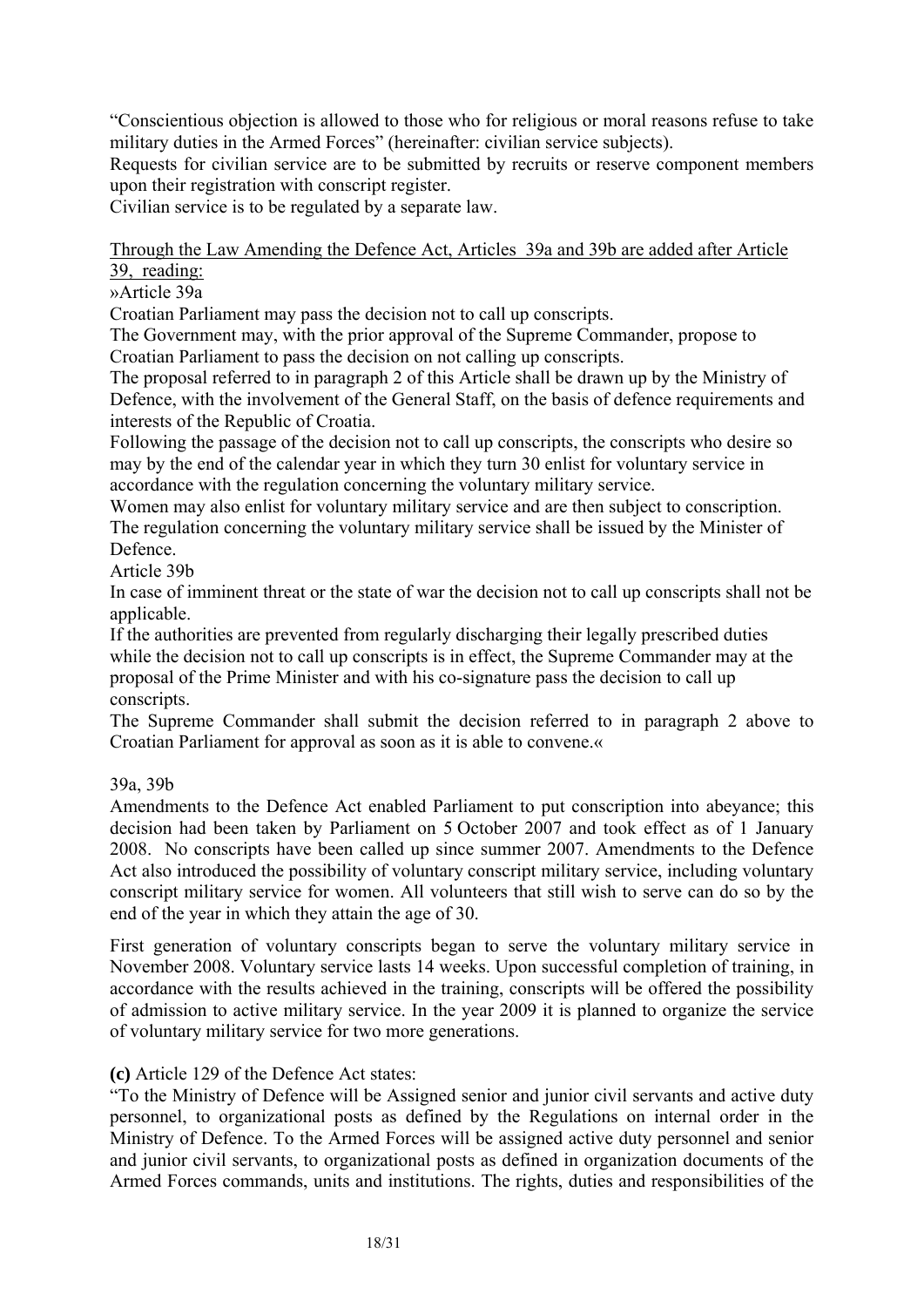personnel assigned to duty in the Armed Forces are regulated by a separate law". (That is, the Law on Service in the Armed Forces, "Official Gazette" no 33/2002, March 29, 2002.)

According to Article 12 of the Law on Service in the Armed Forces, "the documents regulating admission into service, assignment, salaries, rights, duties and responsibilities as well as termination of the service are administrative documents", meaning that they submit to the Law on general administrative procedure and the Law on administrative dispute (with the provisions on appeals procedure and initiating the administrative dispute before the Administrative Court of the Republic of Croatia by an injured party).

Article 14 of the Law states:

"All issues not envisaged in this Law or regulations based on it shall be regulated by the regulations concerning senior and junior civil servants, by the general labour regulations as well as the Collective Agreements concluded in compliance with those."

In June 2008 Regulations of voluntary military service were adopted, which in detail regulate issues relating to voluntary military service.

#### **6. Instruction on international humanitarian law and other international rules, conventions and commitments governing armed conflict included in military training programs and regulations. (Paragraphs 29, 30)**

Article 92 of the Defence Act regulates the issue as follows:

"Members of the Armed Forces shall in all situations while deployed in combat or noncombat operations abide by the principles of international military law on human treating the enemy soldiers and other inherent regulations in compliance with the Constitution, international agreements and the law".

Members of the Armed Forces are allowed to refuse orders compelling them to act contrarily to the provisions of the Constitution and international law.

To ensure the realization of the above mentioned objective, international humanitarian law and other international principles, conventions and agreements pertaining to armed conflicts have been integrated into military training programs and regulations.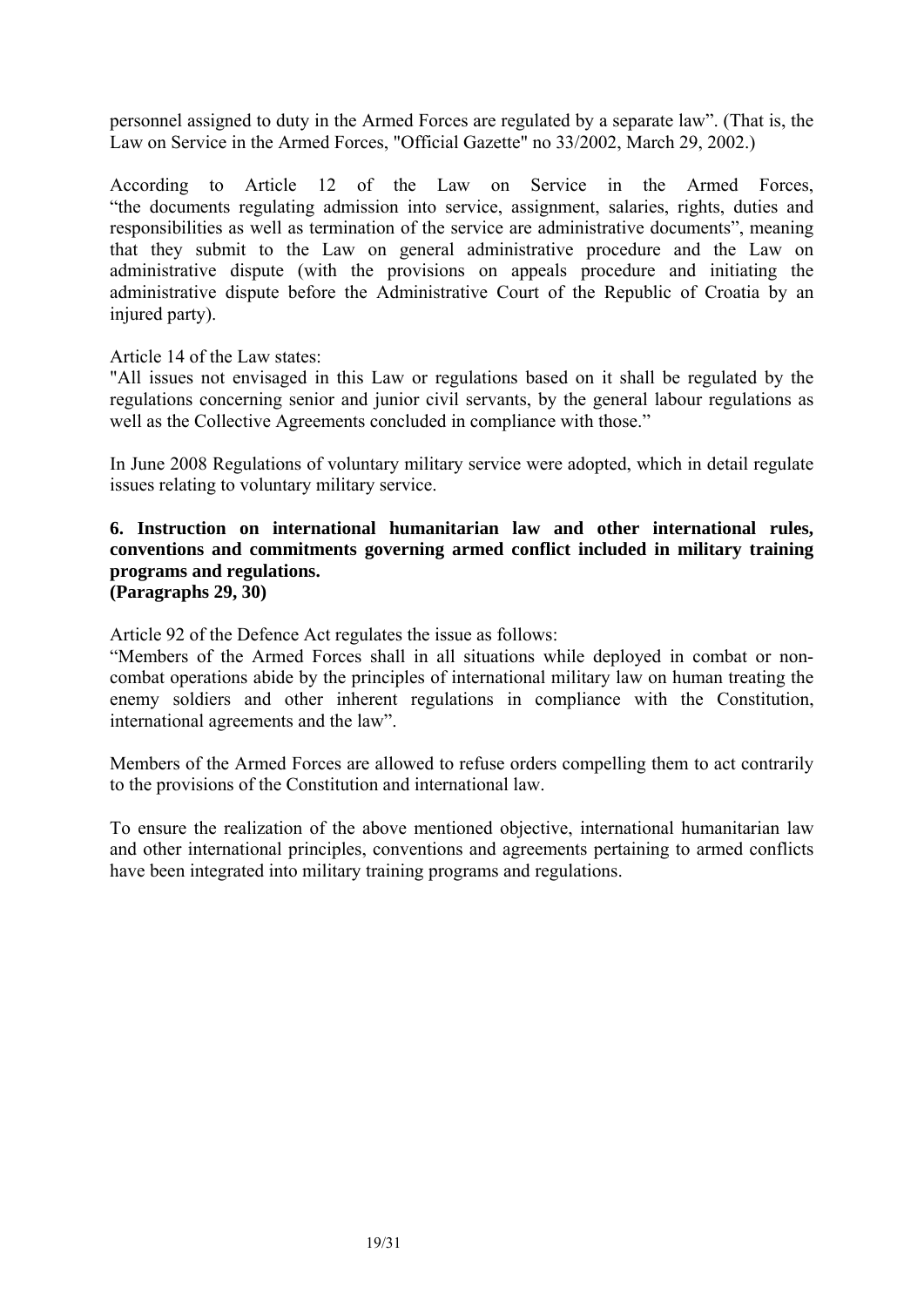#### *ANNEXES*

- *a)* ANNEX I *Relevant National Legislation* 
	- *i) The Penal Code*
	- *ii) The Criminal Procedure Act*
	- *iii) The Act on Prevention of Money Laundering*
	- *iv) The Act on the Office for Suppression of Corruption and Organized crime*
	- *v) The Police Act*
- *b)* ANNEX II *Interagency Working Group for the Suppression of Terrorism*
- *c)* ANNEX III *Additional Education of Armed Forces*

#### \*\*\*

#### **ANNEX I RELEVANT NATIONAL LEGISLATION**

International treaties pertaining to the suppression of terrorism, to which the Republic of Croatia is a party, form part of the Croatian legal system. Pursuant to Article 140 of the Constitution of the Republic of Croatia:

*"International agreements concluded and ratified in accordance with the Constitution and made public, and which are in force, shall be part of the internal legal order of the Republic of Croatia and shall be above law in terms of legal effects."*

#### **1. The Penal Code**

The Penal Code of the Republic of Croatia differentiates between the criminal act of international terrorism (Article 169), that necessarily contains a foreign element, from the criminal act of anti–state terrorism (Article 141) which is directed against the Republic of Croatia aiming at endangering the constitutional organization or security of the Republic of Croatia ("*internal terrorism*"). The text of the Penal Code is harmonized with the Council Framework Decision of 13 June 2002 on combating terrorism, OJ L 164 of 22 June 2002, p. 3.

The Penal Code also contains other articles related to terrorism: Article 170 (Unlawful Acts against the Safety of Internationally Protected Persons), Article 171 (Taking of Hostages), Article 172 (Abuse of Nuclear Substances), Article 179 (Unlawful Seizure of Aircraft or Ship), Article 181 (Unlawful Acts against the Safety of International Air Transport and International Navigation) and Articles 187, 187a and 187b (criminal offences against the values protected by international law).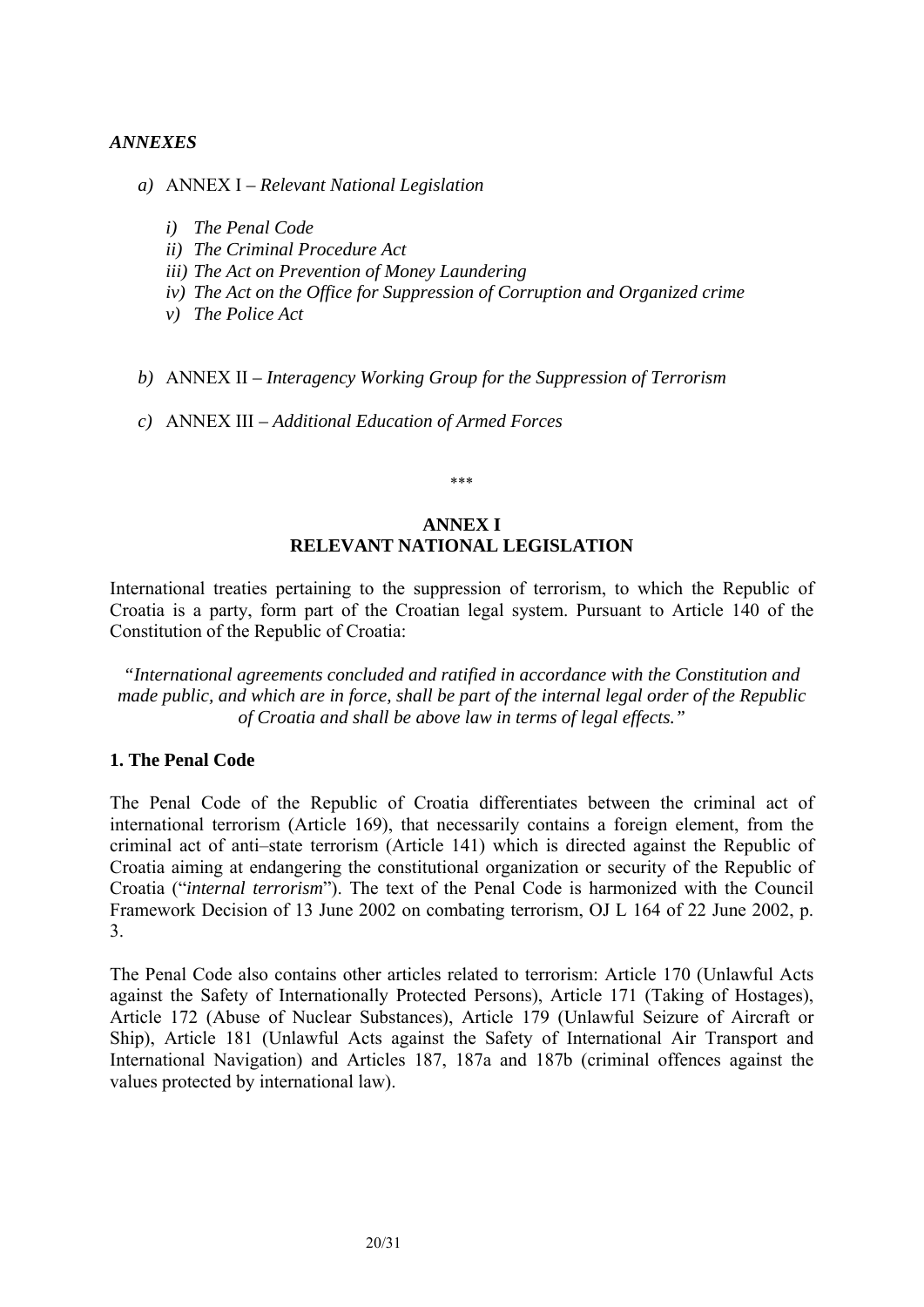#### *"Anti-State Terrorism Article 141*

*Whoever, with an aim to endanger the constitutional order or the security of the Republic of Croatia, causes an explosion, fire, or by a generally dangerous act or device imperils the lives of people or endangers property or kidnaps a person, or commits some other act of violence within the territory of the Republic of Croatia or against its citizens, thus causing a feeling of personal insecurity in citizens, shall be punished by imprisonment for not less than three years."* 

## *"International Terrorism Article 169*

*(1) Whoever aims to cause major fear among the population, to force foreign states or international organizations to do or not do something or suffer, or who aims to seriously jeopardize the fundamental constitutional, political or economic values of a foreign state or an international organization, who commits a criminal offence referred to in Articles 170 through 172, and Articles 179 and 181 of this Code, who causes an explosion or fire, or by a generally perilous act or means creates a dangerous situation for people or property, who kidnaps a person or commits another violent act which can seriously harm a foreign state or an international organization shall be punished by imprisonment for not less than three years. (2) Whoever seriously threatens to commit a criminal offence referred to in paragraph 1 of this Article shall be punished by imprisonment for one to five years.* 

*(3) If, by the criminal offence referred to in paragraph 1 of this Article, the death of one or more persons is caused, the perpetrator shall be punished by imprisonment for not less than ten years or by long-term imprisonment.* 

*(4) If, by the criminal offence referred to in paragraph 1 of this Article, the death of one or more persons or large-scale destruction is caused, the perpetrator shall be punished by imprisonment for not less than five years.* 

*(5) In order to initiate criminal proceedings for the criminal offence referred to in this Article, an approval from the State Attorney of the Republic of Croatia is required.* 

## *Endangering the Safety of Internationally Protected Persons Article 170*

*(1) Whoever kidnaps an internationally protected person, or commits some other act of violence against such a person or attacks his official premises, accommodation or his means of transport shall be punished by imprisonment for not less than one year.* 

*(2) If the perpetrator, in the course of the perpetration of the criminal offence referred to in paragraph 1 of this Article, intentionally kills one or more persons, he shall be punished by imprisonment for not less than ten years or by long-term imprisonment.* 

*(3) If, by the criminal offence referred to in paragraph 1 of this Article, the death of one or more persons is caused, the perpetrator shall be punished by imprisonment for not less than five years.* 

*(4) Whoever endangers the safety of an internationally protected person by a serious threat to attack him, members of his family, his official premises, private accommodation or his means of transport shall be punished by imprisonment for one to five years.*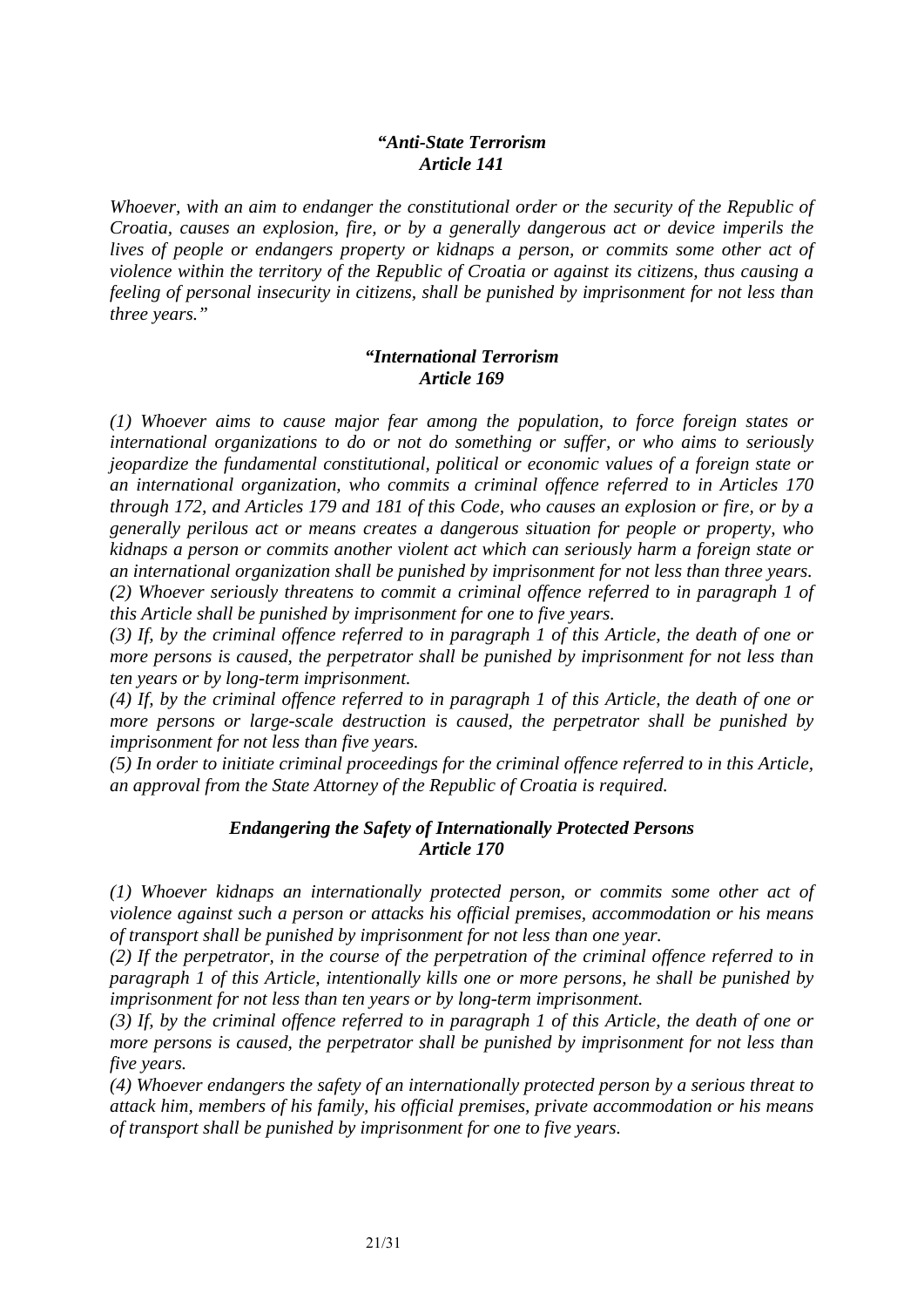## *Taking of Hostages Article 171*

*(1) Whoever kidnaps, seizes or detains and threatens to kill, to injure or to continue to detain another person in order to compel a certain state or an international organization to do or abstain from doing any act as an explicit or implicit condition for the release of a hostage shall be punished by imprisonment for three to fifteen years.* 

*(2) If the perpetrator, in the course of the perpetration of the criminal offence referred to in paragraph 1 of this Article, intentionally kills a hostage, he shall be punished by imprisonment for not less than ten years or by long-term imprisonment.* 

*(3) If, by the criminal offence referred to in paragraph 1 of this Article, the death of the hostage is caused, the perpetrator shall be punished by imprisonment for not less than five years.* 

## *Misuse of Nuclear Materials Article 172*

*(1) Whoever, by force, threat, the perpetration of a criminal offence or by any other way without authorization, procures, possesses, uses, transports, stores, gives to another or enables another to procure nuclear materials shall be punished by imprisonment for three months to three years.* 

*(2) Whoever, by the act referred to in paragraph 1 of this Article, endangers human lives and property to a greater extent shall be punished by imprisonment for six months to five years.* 

*(3) The same punishment referred to in paragraph 2 of this Article shall be inflicted on whoever, by serious threat to use nuclear material, endangers the safety of people.* 

*(4) Whoever, in order to compel some state or international organization or a natural or legal person to do or refrain from doing an act, threatens to endanger the lives of people and property to a greater extent through the use of nuclear material shall be punished by imprisonment for one to ten years.* 

*(5) Whoever commits the criminal offence referred to in paragraph 2 of this Article by negligence shall be punished by imprisonment for three months to three years.* 

*(6) If, by the criminal offence referred to in paragraphs 1, 2 and 4 of this Article, the death of one or more persons or extensive damage to property is caused, the perpetrator shall be punished by imprisonment for not less than three years.* 

*(7) If, by the criminal offence referred to in paragraph 1 of this Article, the death of one or more persons or extensive damage to property is caused, the perpetrator shall be punished by imprisonment for one to ten years."* 

## *"Hijacking an Aircraft or a Ship Article 179*

*(1) Whoever, by force or serious threat to use force, takes over the control over an aircraft in flight or over a ship or a vessel shall be punished by imprisonment for not less than one year.* 

*(2) If the perpetrator, in the course of the perpetration of the criminal offence referred to in paragraph 1 of this Article, intentionally kills one or more persons, he shall be punished by imprisonment for not less than ten years or by long-term imprisonment.* 

*(3) If, by the criminal offence referred to in paragraph 1 of this Article, the death of one or more persons or the destruction of an aircraft, a ship or a vessel is caused, or some other*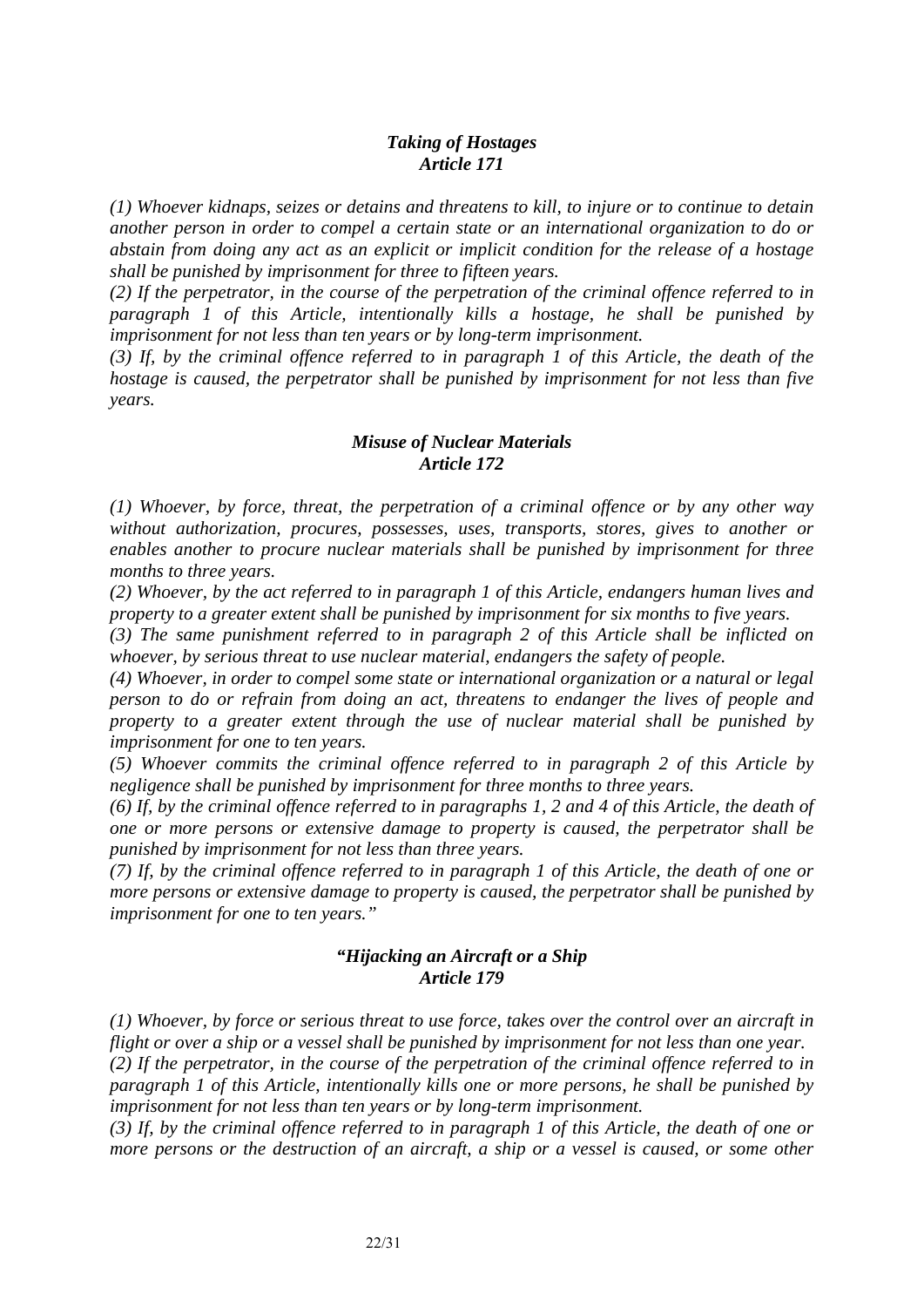*extensive pecuniary damage is caused, the perpetrator shall be punished by imprisonment for not less than five years."* 

## *"Endangering the Safety of International Air Traffic and Maritime Navigation Article 181*

*(1) Whoever, without an aim to commit the hijacking of an aircraft (Article 179), destroys or damages air navigation facilities or causes some other damage to the aircraft, places or carries into the aircraft an explosive or other device or a substance capable of destroying or damaging the aircraft, gives false information regarding the flight of the aircraft, performs violence against the aircraft crew members or commits some other act of violence, endangering thereby the safety of the flight, shall be punished by imprisonment for one to ten years.* 

*(2) The same punishment as referred to in paragraph 1 of this Article shall be meted out to whoever, with an aim to interrupt operations at an airport and endangering the safety of air traffic, performs violence against a person employed at an international airport or seriously damages or destroys airport facilities or damages an aircraft not in use.* 

*(3) The same punishment as referred to in paragraph 1 of this Article shall be meted out to whoever, without aiming to commit the hijacking of an aircraft or a ship (Article 179) or to commit a criminal offence of piracy on the sea or in the air (Article 180) by destroying or damaging the navigational facilities or by causing some other damage to a ship or a vessel, by placing or bringing onto the ship or a vessel explosives or other devices or substances capable of destroying or damaging the ship or the vessel, or who, by giving false information about the voyage of the ship or the condition of the vessel, by an act of violence against the crew members of the ship or vessel, or by any other act of violence, endangers the safety of the voyage of the ship or the safety of the vessel.* 

*(4) If, by the criminal offence referred to in paragraphs 1, 2 and 3 of this Article, the death of one or more persons or the destruction or extensive damage to an aircraft, ship or vessel is caused or any other large-scale material damage is caused, the perpetrator shall be punished by imprisonment for not less than three years."* 

## **Incrimination of the preparatory activities for terrorist criminal acts**

Article 187a contains a criminal offence – Preparation of Criminal Acts against the Values Protected by the International Law. This article regulates sanctioning of persons who acquire or enable means, remove obstacles, provide or secure money or other financial means, plan or make arrangements with others, or undertake other actions which enable direct committing of terrorist criminal acts (international terrorism, taking of hostages, committing unlawful acts against the safety of internationally protected persons, abuse of nuclear substances, unlawful seizure of aircraft or ship and unlawful acts against the safety of the international air transport and international navigation). The perpetrator is sanctioned with one (1) to eight (8) years in prison.

Additionally, Article 187b defines the criminal act of subsequent help to the perpetrator of a criminal act against the values protected by the international law), and sanctions the persons who help, hide or impede the arrest of the perpetrators of terrorist criminal acts.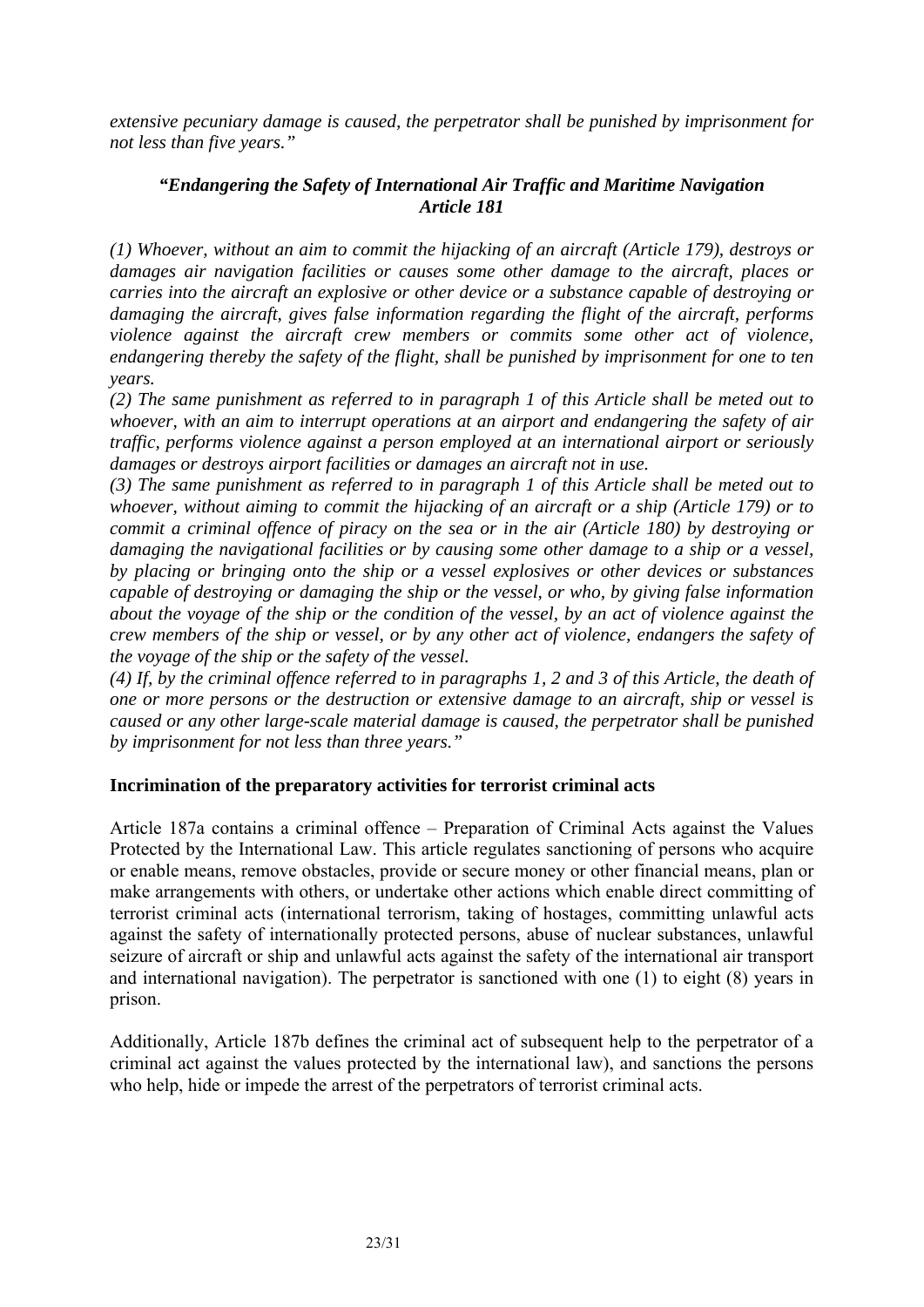#### *"Association for the Purpose of Committing Criminal Offences against the Values Protected by International Law Article 187*

*(1) Whoever organizes a group of people or in some other way joins three or more persons in common action for the purpose of committing the criminal offences referred to in Articles 156, through 160, Articles 169 through 172 and Articles 179 and 181 of this Code shall be punished by imprisonment for three to fifteen years.* 

*(2) Whoever becomes a member of the group referred to in paragraph 1 of this Article shall be punished by imprisonment for one to eight years.* 

*(3) The perpetrator of the criminal offence referred to in paragraph 1 of this Article who, by uncovering the group, prevents the perpetration of the criminal offences referred to in paragraph 1 of this Article shall be punished by imprisonment for six months to three years, but the punishment may also be remitted.* 

*(4) The punishment shall be remitted for a member of the group who uncovers the group prior to having committed the criminal offence referred to in paragraph 1 of this Article.* 

#### *Planning Criminal Offences against Values Protected by International law Article 187a*

*Whoever procures or makes functional the means, removes obstacles, provides and ensures pecuniary and other financial means, makes a plan or arrangements with others or undertakes any other action to create the conditions enabling the direct perpetration of criminal offences referred to in Articles 156 through 160, Articles 169 through 172, and Articles 179 and 181 of this Code shall be punished by imprisonment for one to eight years.* 

#### *Subsequent Assistance to the Perpetrator of a Criminal Offence against Values Protected by International Law Article 187b*

*(1) Whoever conceals, gives food, clothing, money or in some other way takes care of the perpetrator of a criminal offence referred to in Articles 156 through 160, Articles 169 through 172, and Articles 179 and 181 of this Code in order to make it more difficult to discover and arrest him shall be punished by imprisonment for six months to three years. (2) A person referred to in paragraph 1 of this Article shall not be punished if that person is married to the perpetrator of a criminal offence, if they live in a common law-marriage, if they are lineal relatives, siblings, adoptive parent and adoptee or their spouses or persons living in a common-law marriage with them."* 

The Penal Code is harmonized with the provisions of Article 2 of the ratified UN Convention on Transnational Organized Crime by distinguishing a criminal organization (Article 89, paragraph 23) from a criminal group (Article 89, paragraph 22). Criminal organization is the basis of the concept of organized crime, and is, as well as a criminal group, closely related to the concept of terrorism.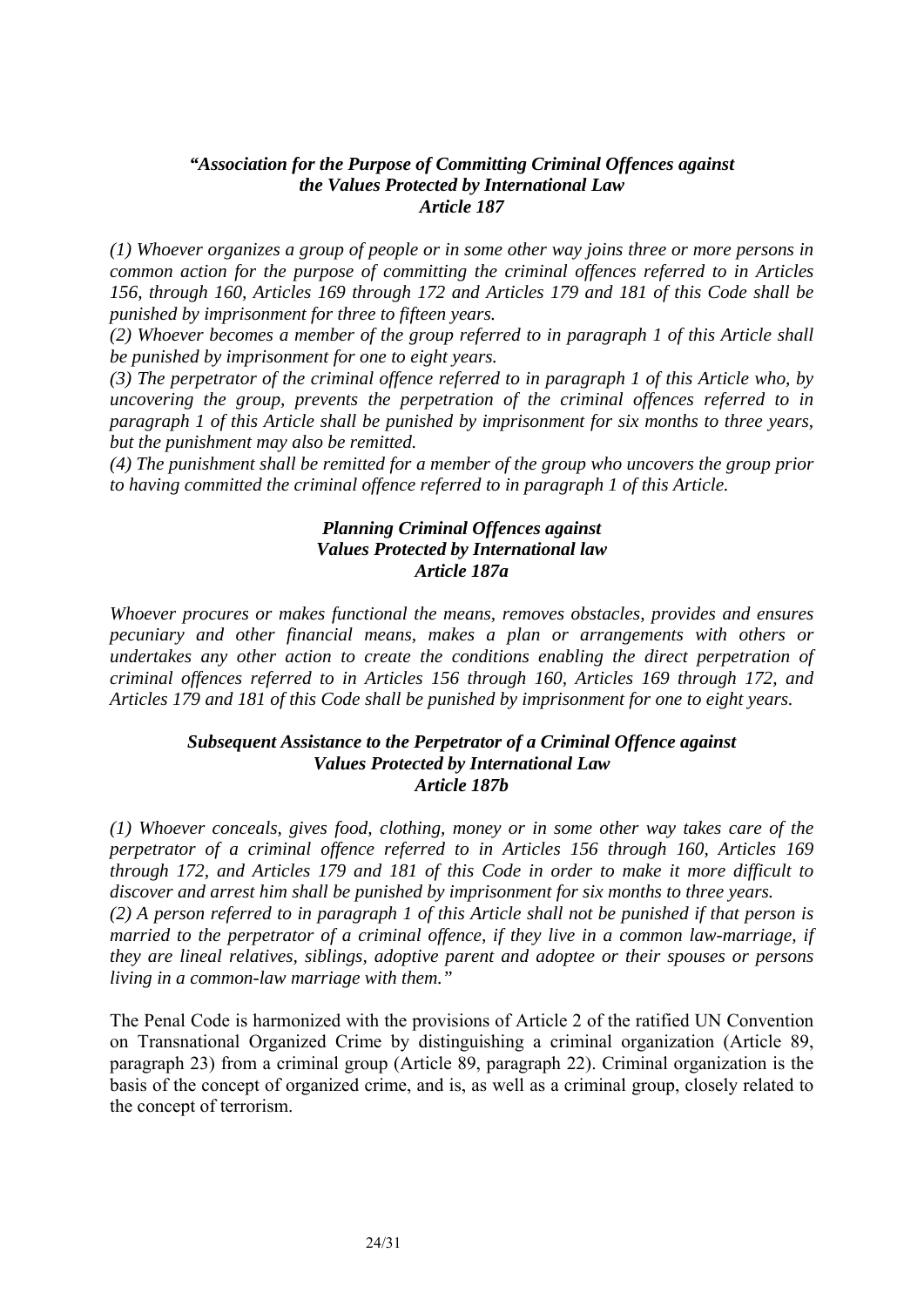#### *Article 89*

*"… (22) A group of people, as referred to in this Code, is a group of at least three persons*  who are connected for the purpose of the regular or occasional perpetration of criminal *offences, whereby each of them exercises his share in the perpetration of a criminal offence. (23) A criminal organization is a hierarchically structured association of at least three persons who act within a specific period and have gathered to commit criminal offences in order to realize pecuniary gain or to realize and supervise certain economic or other activities…"* 

Additionally, Articles 332 to 336 of the Penal Code incriminate criminal activities (mostly preparatory), which are related to criminal offences of terrorism (conspiracy, associating, participating, making and supplying weapons and instruments for committing criminal acts, illicit possession of weapons and explosive substances etc.).

## *"Conspiracy to Commit a Criminal Offence Article 332*

*Whoever agrees with another to commit a serious criminal offence for which imprisonment for five years or a more severe penalty may be imposed shall be punished by a fine or by imprisonment not exceeding one year.* 

#### *Associating for the Purpose of Committing Criminal Offences Article 333*

*(1) Whoever organizes a group of people or in some other way associates three or more persons in joint action with an aim to commit criminal offences for which, according to the*  law, imprisonment of three years or a more severe punishment may be imposed shall be *punished by imprisonment for three months to three years.* 

*(2) Whoever organizes a criminal organization or manages it shall be punished by imprisonment for six months to five years.* 

*(3) A member of the group referred to in paragraph 1 of this Article shall be punished by a fine or by imprisonment not exceeding one year.* 

*(4) A member of the group referred to in paragraph 2 of this Article shall be punished by imprisonment for three months to three years.* 

*(5) If a member of a group or a criminal organization uncovers such a group or criminal organization prior to committing a criminal offence as a member of it or for it, the court may remit his punishment.* 

#### *Making and Supplying Weapons and Instruments Intended for the Perpetration of a Criminal Offence Article 334*

*(1) Whoever makes, supplies, possesses or enables another to obtain weapons, explosive substances or the means needed for their production, or poisons which he knows to be intended for the perpetration of a criminal offence, shall be punished by imprisonment for three months to three years.*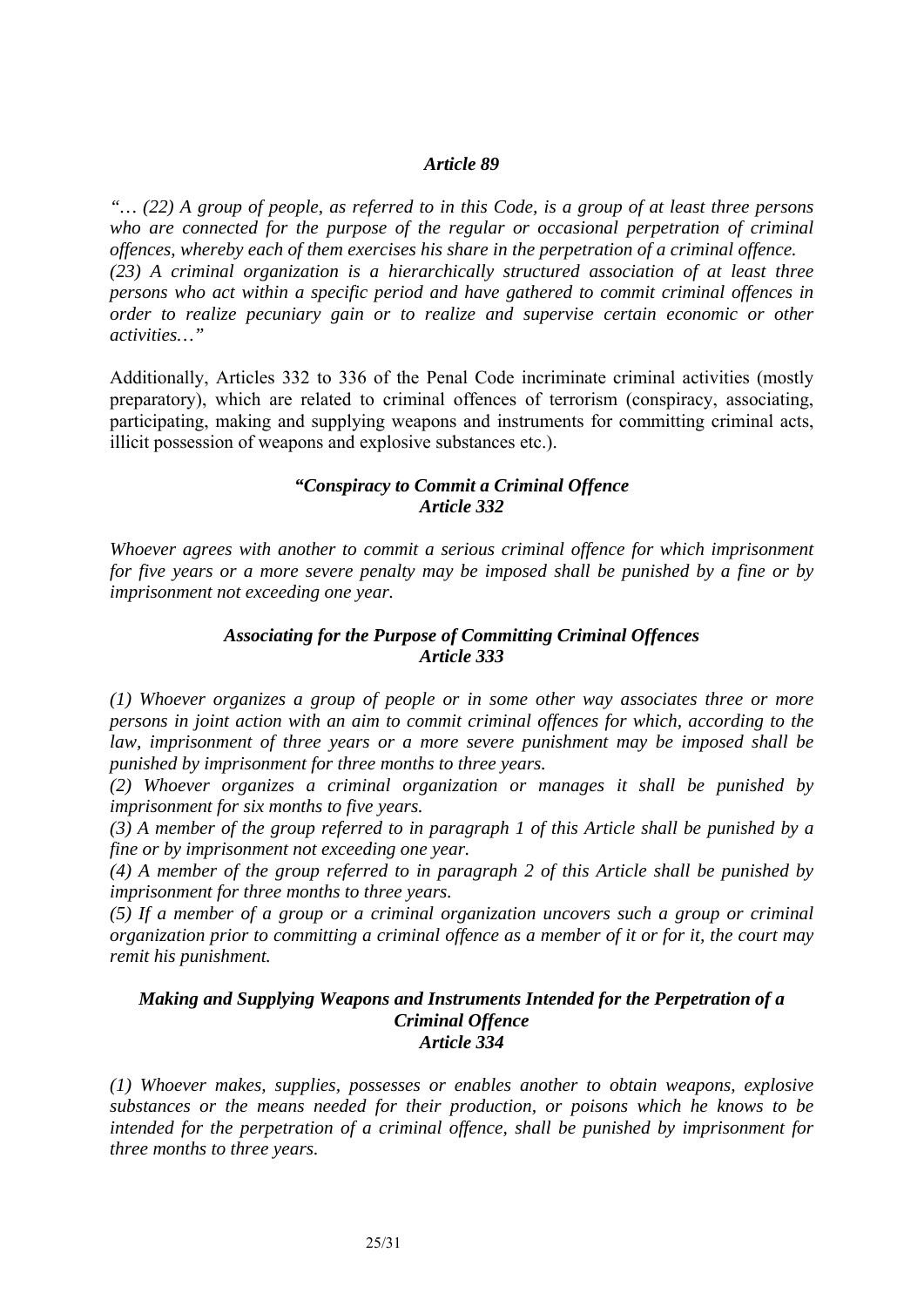*(2) Whoever makes or cedes to another a false key, skeleton key or other instrument or device for burglary, despite knowing it is intended for the perpetration of a criminal offence, shall be punished by a fine or by imprisonment not exceeding one year.* 

## *Illicit Possession of Weapons and Explosive Substances Article 335*

*(1) Whoever, without authorization, makes, supplies, possesses or otherwise acquires for himself or a third person firearms, ammunition or explosive substances whose supply, sale or possession is not permitted to citizens shall be punished by a fine or by imprisonment not exceeding three years.* 

*(2) Whoever, without authorization, supplies, possesses, sells, makes or exchanges large quantities of firearms, ammunition or explosive substances shall be punished by imprisonment for one to five years.* 

*(3) Firearms, ammunition and explosive substances shall be forfeited.* 

## *Participating in a Group Committing a Criminal Offence Article 336*

*(1) Whoever participates in a group of people which, by joint action, kills a person or inflicts serious bodily injury upon a person, commits arson, damages property to a large extent, or commits other acts of grave violence, or which attempts to commit such offences, shall for mere participation, be punished by imprisonment for three months to three years.* 

*(2) The organizer or leader of the group committing the criminal offence referred to in paragraph 1 of this Article shall be punished by imprisonment for one to eight years."* 

## **2. The Criminal Procedure Act**

The Criminal Procedure Act (Articles 3-6, 186, 237) contains procedural institutes and measures that provide to the State Attorney's Office, the police and courts, a legal framework for the discovery, investigation, processing and pronouncing criminal legal sanctions to perpetrators of criminal offences of terrorism. However the foundation for the protection of human rights is provided in the Croatian Constitution (*Personal and political freedoms and rights* art. 21 - 47), e. g.:

- the presumption of innocence;

- the arrest conditioned with a valid court warrant;
- the unconditional humane treatment and respect of dignity for the detained person;
- the right to the independent and fair trial;
- the right to be informed in detail, and in the language person understands, within the shortest possible term, of the nature and reasons for the charges against him/her and of the evidence incriminating him/her;
- to have adequate time and opportunity to prepare his/her defence;
- to a defence counsel and free communication with him/her, and to be informed of this right;
- to defend him/herself in person or with the assistance of a defence counsel of his/her own choice, and if (s)he lacks resources to engage a counsel, to have a free counsel under the terms specified by law;
- to be tried in his/her presence if he is accessible to the court;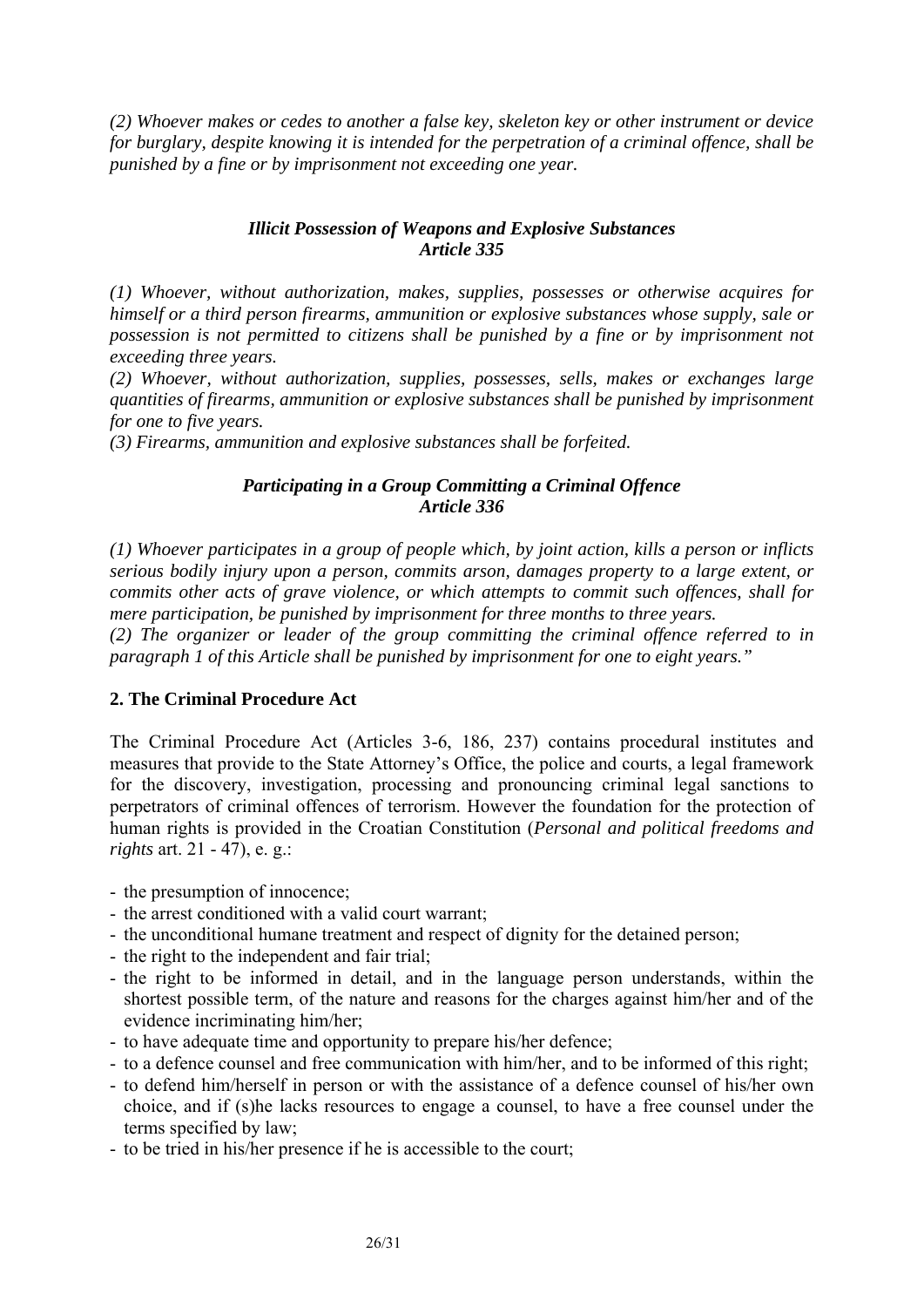- to interrogate or have the prosecution witnesses interrogated and to demand the presence and hearing of the defence witnesses under the same circumstances as for the witnesses for the prosecution;
- to free assistance of an interpreter if (s)he does not understand the language used in the court.

When there is ground to suspect that a criminal offence was committed which shall be prosecuted *ex officio* or that such a criminal act is being prepared, the police will undertake appropriate measures to find the perpetrator, that is to prevent the perpetrator or his accomplice/s from hiding or fleeing, to find and secure the traces of the criminal act and objects which can help to establish facts, and any other notifications that can be useful in the successful conduct of criminal proceedings afterwards. The **State Attorney** in charge must be notified about all the undertaken measures within 24 hours and is authorized to supervise police investigations directly.

## **3. The Act on the Prevention of Money Laundering**

This law regulates the establishment of the Anti-money Laundering Department, within the Ministry of Finance, as an autonomous and independent financial-intelligence administrative unit, which acts as an intermediary between the police and the judiciary.

## **4. The Act on the Office for the Suppression of Corruption and Organized Crime**

The Act on the Office for the Suppression of Corruption and Organized Crime is a special act passed on the basis of the Penal Procedure Act which regulates the Office for the Suppression of Corruption and Organized Crime, dealing with the criminal acts of corruption, criminal acts which are the result of an organized group or a criminal organization activities and criminal acts where the perpetrators are related to foreign states.

The Law contains provisions on safeguards upon the seizure of means, income or property gained through criminal acts, until the end of the criminal proceedings. The property is frozen before the initiation of the criminal proceedings if there is suspicion or possibility that the criminal act of international terrorism, sanctioned with no less than three years, was also committed, by three or more individuals or a criminal organization, in two or more states, or if the preparation, planning and giving instructions were done in another state, as well as if the criminal act is related to the activities of a criminal organization acting in two or more states (Article 21, paragraph 1, point 2 and 3). This is the proceeding of the seizure of property which can be used to finance terrorism or results from the acts of international terrorism.

The Law also contains provisions on the examination of crown witness (penitent witness), person willing to cooperate with the judiciary in detecting terrorism.

#### **5. The Police Act**

The Police Act contains provisions about the authority the members of the police force have when performing the police work.

The Police Act regulates police functions, the organisation of the police, police powers and the position of the employees of the Ministry of the Interior and police officers in terms of labour law. According to the Act, police functions are performed by the Ministry of the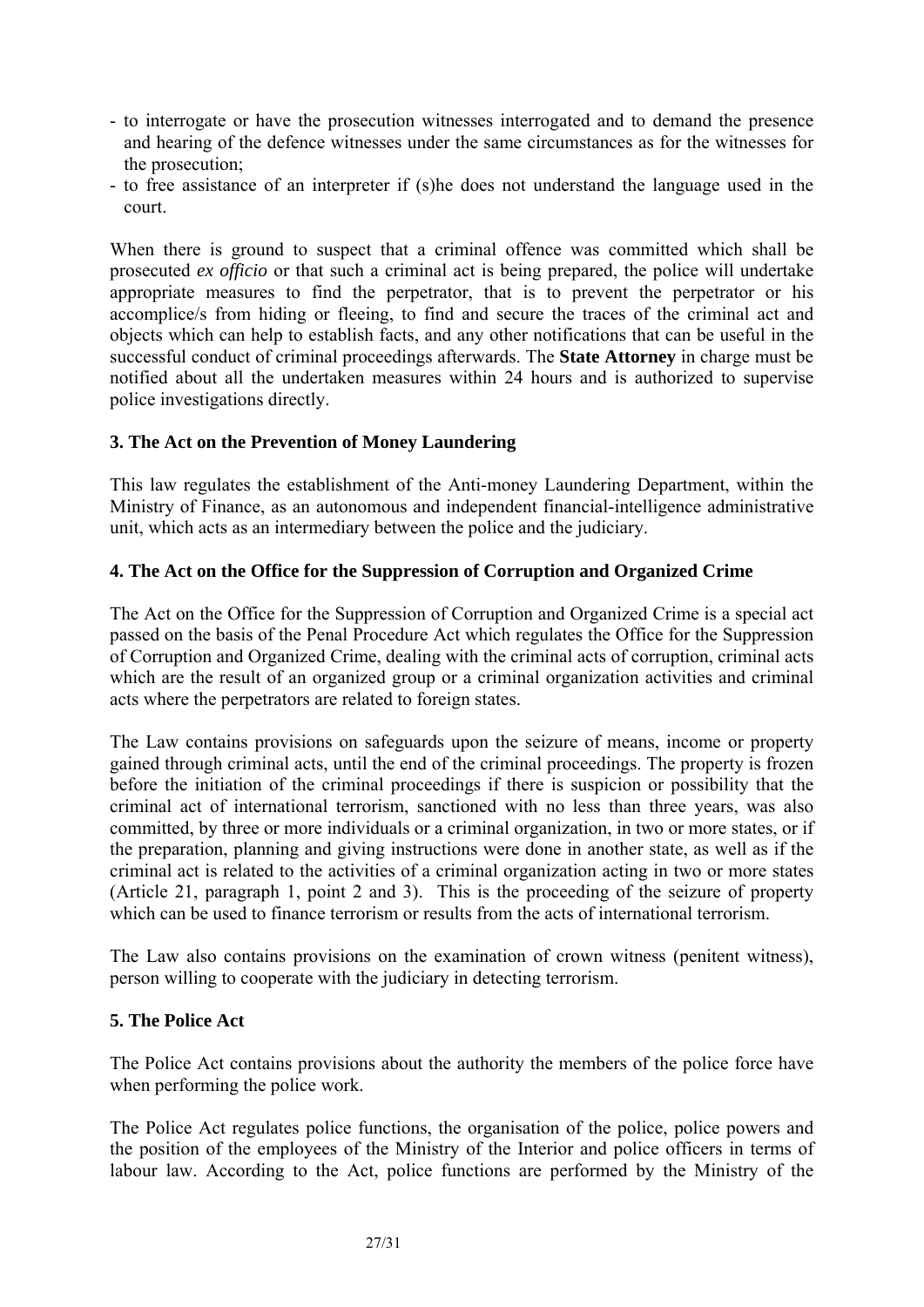Interior i.e. its Police Directorate which is organised on the national level and headquartered in Zagreb, its jurisdiction stretching throughout the territory of the Republic of Croatia. Furthermore, the Ministry of the Interior has 20 Police Administrations which closely follow the territorial organisation of the Republic of Croatia, so that each Police Administration has jurisdiction over the territory of a particular county and is further subdivided into police precincts and stations.

The Criminal Police Division acts within the police Directorate, it is in charge of surveillance and research of the state and developments in the crime in general throughout the national territory.

Through the Ordinance on Amendments to the Organisation of the Ministry of the Interior, issued by the Government on 21 December 2006, the war crimes and terrorism sector was organised in such a manner as to set up two separate departments within the Criminal Police Administration: the Terrorism and Extreme Violence Department, and the War Crimes Department, competent of surveillance of state and dynamics of terrorism and terrorist activities and of criminal investigation of criminal acts of terrorism and other security issues related to terrorism on the whole state territory. Such an organisation of police work has also been implemented in appropriate form throughout the police administrations of the Ministry. All police officials have to have university degree education and certain specialist knowledge, acquired through additional education.

In the Police Directorate the Special Police Headquarters was established, whose antiterrorist units are specially trained and capable of acting in crisis situations such as hostage crisis, unlawful aircraft seizure etc. In other words, these units are capable of neutralising direct threats.

If the criminal act of terrorism is committed, the role of the coordinator of criminal processing is assumed by the State Attorney in charge who requests undertaking appropriate measures to find the perpetrator, investigating criminal acts and evaluating certain investigational activities and measures in order to compile relevant data to initiate criminal proceedings. The State Attorney coordinates the work of all the services included in the criminal processing, firs and foremost the police who do most of the job, as well as other participating services (the Anti-money Laundering Department, security forces etc.).

#### \*\*\*

#### **ANNEX II**

#### **INTERAGENCY WORKING GROUP FOR THE SUPPRESSION OF TERRORISM**

Following the horrific events of 9/11, which unfortunately opened a new era in international terrorism, the Government of Croatia promptly established an **Interagency Working Group (IWG) for Monitoring Implementation of United Nations Security Council resolution 1373 (2001)**.

Since then, Croatia has devoted much time, effort and resources to facilitating adjustments of its legislation to bring them in line with the requirements of R-1373 (2001). In accordance with the guidelines for the submission of the national report, the Working Group prepared the first of the four Reports of the Republic of Croatia on the suppression of terrorism, submitted to the Security Council on 24 December 2001.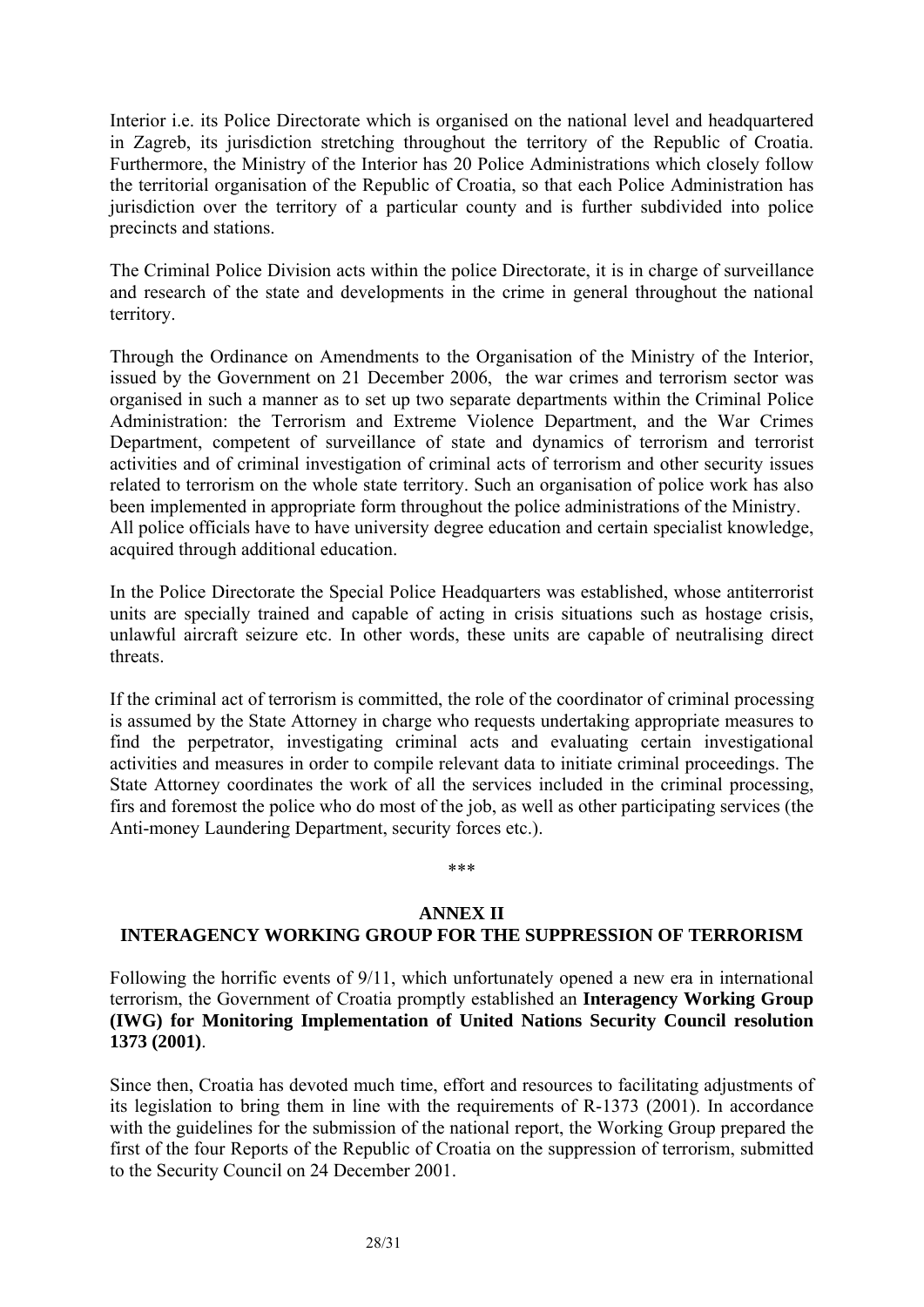After more than four (4) years of the Global War against Terrorism, numerous international and regional initiatives have come into existence and have subsequently created new tasks for governments. Mindful of the necessity to combat terrorism on a plethora of levels, the Croatian Government adopted, at its session of 21 April 2005, the Decision on the establishment of **the Interagency Working Group for the suppression of terrorism**. Pursuant to this Decision, the Interagency Working Group was tasked with monitoring the implementation of Resolution 1267 (1999) on the measures against the Taliban regime, Resolution 1373 (2001) on the suppression of terrorism and Resolution 1566 (2004) on the threat to international peace caused by terrorist attacks and the implementation of other relevant international documents and initiatives within the European Union, the NATO, the Council of Europe and the OSCE in the combating terrorism.

The chairmanship of the IWG belongs to the Ministry of Foreign Affairs and European Integration which coordinates the work of is all relevant Government's bodies included in the IWG: Ministry of the Interior; Ministry of Justice; State Attorney's Office; Ministry of Finance; Anti-Money laundering Department; Ministry of Economy, Labour and Enterprise; Ministry of Sea, Tourism, Transport and Development and all security agencies. The tasks of the Interagency Working Group are:

- to promote and coordinate activities of competent state bodies concerning the implementation of anti-terrorist measures, and draw up reports from their scope for every reporting period on the individual activities and measures undertaken to implement them in accordance with the guidelines for the drawing up of the Report to the UN Security Council's Counter-Terrorism Committee and to other international institutions;
- to examine reports of competent state bodies delivered to the Working Group as the background for the preparation of integral reports of the Republic of Croatia;
- to ensure coordinated Interagency activities in response to the questions of the UN Security Council's Counter-Terrorism Committee and other international institutions and interested parties;
- to propose viewpoints represented by the delegations of the Republic of Croatia at international conventions on terrorism;
- to report to the Government of the Republic of Croatia on activities undertaken in the process of the fulfilment of obligations assumed under the UN Security Council resolutions and international legal documents, on the activities of the Working Group and submitted reports to the UN Security Council's Counter-Terrorism Committee and other international institutions.

Within the scope of activities of the Interagency Working Group, each member of the group is, in particular, in charge of:

- coordinating measures, within his/her scope, aimed at implementing the obligations assumed under the UN Security Council resolutions and international legal documents;
- preparing and drafting, within his/her scope, reports on individual activities and measure undertaken in each reporting period;
- collecting data in order to formulate responses to individual questions from the resolutions of the UN Security Counter-Terrorism Committee, other international institutions and interested parties.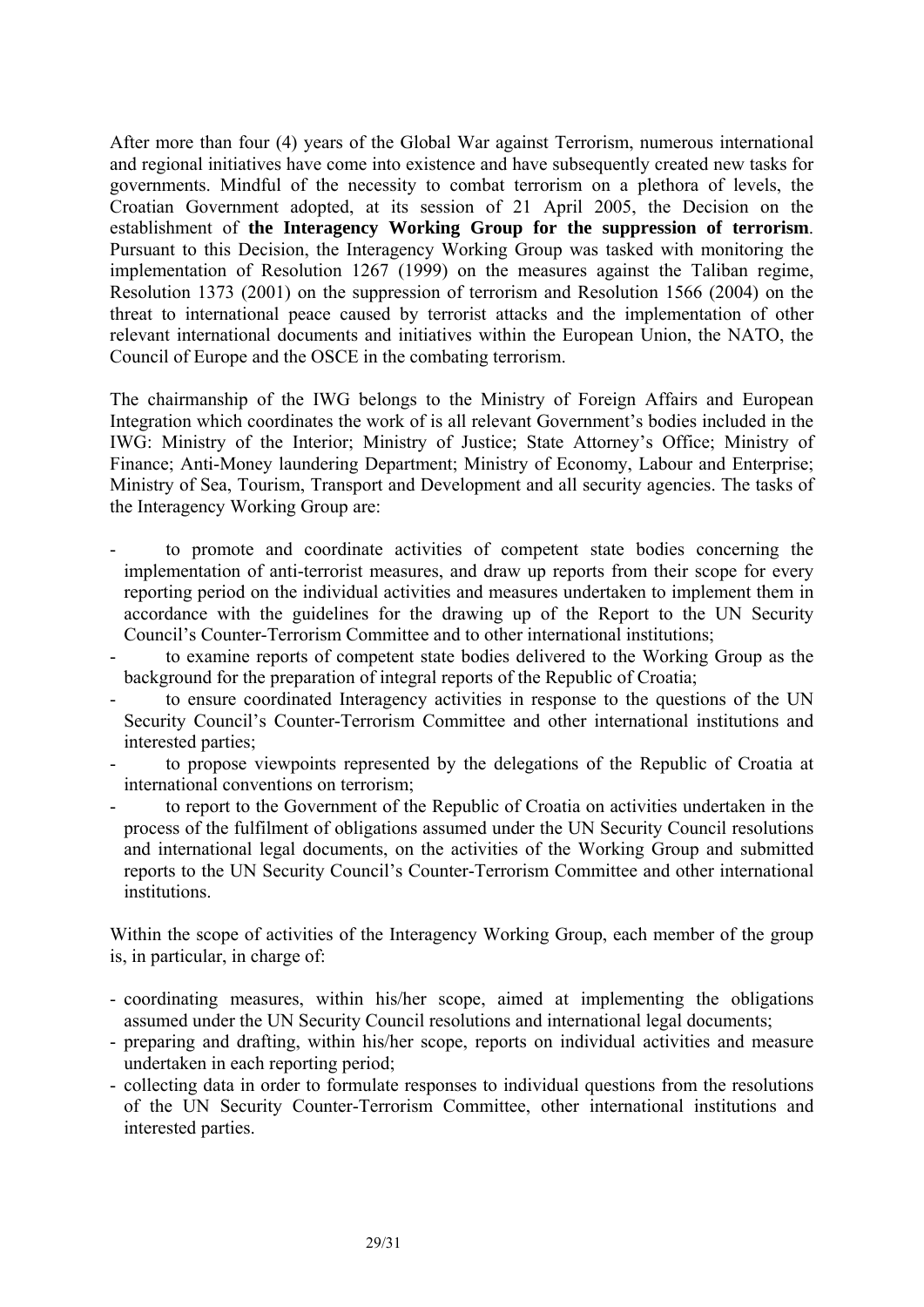## **ANNEX III ADDITIONAL EDUCATION OF ARMED FORCES MEMBERS**

#### **International education**

In the Ministry of Interior, a great deal of attention is paid to the education of police officials. It consists of regularly organizing seminars and courses, independently or in cooperation with the Police Academy, using proper knowledge and personnel, but also including external collaborators – scientists and experts. We would like to emphasize the course on "Criminalist processing of criminal acts committed by using explosive devices", held every year, intended for the police officials engaged in combating terrorism. In addition, the personnel is trained in the courses and seminars organized by other countries, for example the Major Case Management Course, held at the FBI Academy in the USA, organized by the Department of State – DS/ATA (Diplomatic security service - Anti terrorism assistance program); various seminars organized under the auspices of the U.S. Government, regarding the actions to be taken in situations related to the danger of attacks by and use of weapons of mass destruction; seminar titled "International Postblast Investigational Techniques", organized by the U.S. Ministry of Justice, and various seminars regarding handling of weapons of mass destruction and other forms of education contributing to the training of police officials for the fight against terrorism.

Specialist education for the police officers is provided both by the Police and Justice Academy.

In the period from 2006 to 2015, the Long-term Development Plan of the Croatian Armed Forces envisages the establishment of a targeted education and training system as a priority project with direct effect on the fulfilment of the key operating capabilities for accomplishing tasks and missions (protection of the State sovereignty, defence of the Republic of Croatia and the Allies, participation in building safety and trust and assistance to civilian institutions). In the past 15 years, the education of CAF members and MOD employees, officers, NCOs and civil servants has been carried out permanently with a continuous improvement regarding both the military and civilian segments of education. CAF members attended courses at both military and civilian education facilities in Croatia and abroad. To date, more than 58,000 various forms of education were successfully completed. Currently, 1,135 members are attending civilian education programs in Croatia, and 463 military education programs.

In more than 20 partner countries 48 members are educated in areas ranging from national security studies and war colleges to various functional educations. Croatian MOD trains its employees at various international institutions such as:

- NORDCAPS initiative (United Nations Military Police Course) in the Kingdom of Denmark and the Republic of Finland;
- Hellenic Navy (Training in the Underwater Demolition School) in the Hellenic Republic**;**
- George C. Marshall Centre, European Centre for Security Studies (Program on Terrorism and Security Studies, Program in Advanced Security Studies, Senior Executive Seminar - "Terrorism's Growing Global Network"), Stability, Security, Transition and Reconstruction Course, in Federal Republic of Germany;

\*\*\*